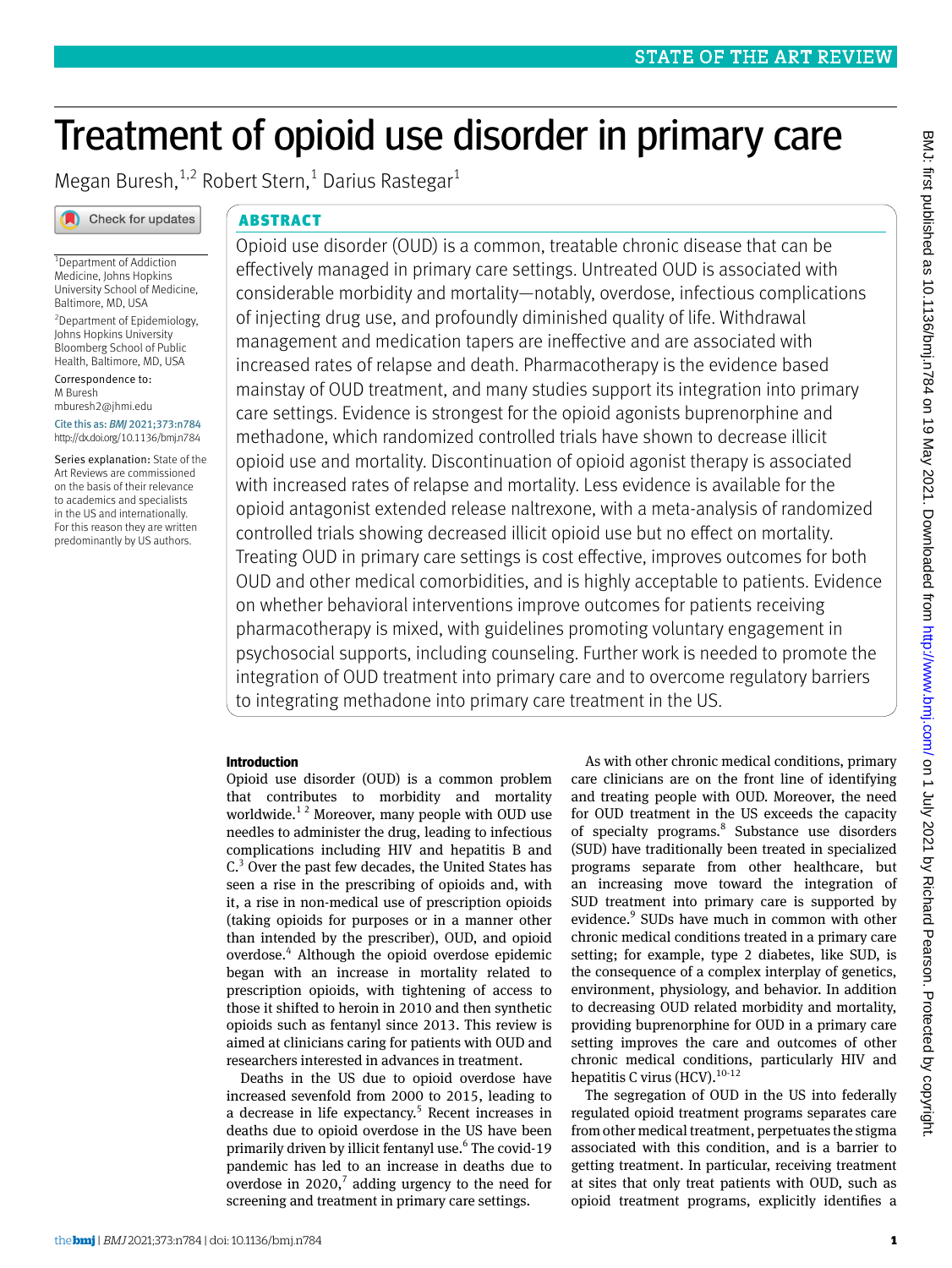patient as having OUD and prevents anonymity. Patients report increased satisfaction with OUD treatment in a primary care setting due to the flexibility, privacy, and accessibility of treatment.<sup>13</sup>

## **Epidemiology**

An estimated 26.8 million people had OUD globally in 2016, a 47.3% increase from 1990, with the highest prevalence in high income North America, followed by North Africa and the Middle East.<sup>14</sup> According to the 2018 National Survey on Drug Use and Health  $(NSDUH)$ ,<sup>15</sup> an estimated 808000 Americans  $(0.3\%$ of those aged 12 or older) used heroin in the previous year, more than double the 373000 in 2007. The non-medical use of prescription opioids rose in the two decades after 1990 but has gradually declined since then: 0.6 million Americans used these agents for the first time in 1990, rising to 2.4 million in 2001 and declining to 1.9 million in 2018. Nevertheless, non-medical use of prescription opioids remains an important problem, with 9.9 million (3.7%) Americans in 2018 reporting such use in the previous year. An estimated 526000 (0.2%) Americans met criteria for heroin use disorder; this is more than twice the number in 2002 (214000). Moreover, an estimated 1.7 million (0.6%) met criteria for prescription OUD.

## Racial disparities

Since the rise in illicitly manufactured fentanyl and other synthetic opioids in 2013, rates of fatal opioid overdose have increased at higher rates among black Americans.<sup>16</sup> Despite this, black Americans are less likely than white Americans to receive buprenorphine. In a retrospective cohort study of 205405 outpatient visits between 2012 and 2015, black patients had significantly lower odds of receiving buprenorphine prescription at their visits (adjusted odds ratio 0.23, 95% confidence interval 0.13 to 0.44).<sup>17</sup> In this study, rates of buprenorphine prescribing were higher for self-pay and privately insured patients compared with Medicaid/Medicare coverage; however, racial disparities still existed after adjustment for insurance status. More work is needed to decrease racial disparities in who receives treatment for OUD.

## **Sources and selection criteria**

We identified sources through a search of PubMed from 2000 to March 2020 for MeSH terms including "primary health care" and any of the following terms: "opioid-related disorders", "buprenorphine", "methadone", or "naltrexone". After reviewing the resultant 675 titles, we discarded those that were clearly irrelevant, reviewed the abstracts of the remaining papers, and included those we considered relevant. We prioritized systematic reviews and randomized controlled trials (RCTs). For areas with a lower quality of evidence, we included retrospective and observational analyses. We excluded case reports and case series. We also reviewed the reference lists of relevant review articles and reviewed and included

papers if appropriate. We included only English language articles.

# **Screening for OUD**

## Screening tools

Several methods for screening for unhealthy drug use exist, one of the simplest of which is to ask the following two questions:

- 1. How many days in the past 12 months have you used drugs other than alcohol? (seven or more is positive)
- 2. How many days in the past 12 months have you used drugs more than you meant to? (two or more is positive).

In a study of more than 1200 primary care patients, these two questions were found to be more than 90% sensitive and specific for drug use disorder.<sup>18</sup> A positive screen should prompt further questioning about the frequency, quantity, and impact of drug use.

Tools are also available to screen for OUD among people who received prescribed opioids. One of these is the Current Opioid Misuse Measure, $19$  which, in a study of 86 patients with chronic pain receiving opioids, had a sensitivity of 77% and specificity of 68% with an area under the receiver operating curve of 0.81. Another is the Prescription Opioid Misuse Index, which, in a study of 137 people in a variety of settings, had a sensitivity of 82% and specificity of 92% with an area under the receiver operating curve of 0.89.<sup>20</sup>

Testing urine for drugs is another way of identifying people who are taking illicit or non-prescribed opioids, but this should not be used as a screening tool. In a population with a low pretest probability of OUD, many (if not most) positive results will be false positives. Moreover, these tests do not distinguish between occasional users and people with  $OUD<sup>21</sup>$ These tests are probably best reserved for monitoring patients receiving treatment for OUD and those who have a prescription for opioids (and other controlled substances), and this should not be done without a clear context and informed consent of the patient.

## Guidelines

In 2020 the United States Preventive Services Task Force recommended screening for unhealthy drug use in adults age 18 or older, "when services for accurate diagnosis, effective treatment, and appropriate care can be offered or referred."<sup>22</sup> However, the accompanying evidence report acknowledged that "evidence of effectiveness remains primarily derived from trials conducted in treatment-seeking populations."23

## **Diagnosis of OUD**

Opioid use disorder is characterized by loss of control over the use of opioids resulting in physical, psychological, and social harms. *The Diagnostic and Statistical Manual of Mental Disorders*, 5th edition (DSM-5) provides diagnostic criteria for OUD, which are the same for all substances and based on the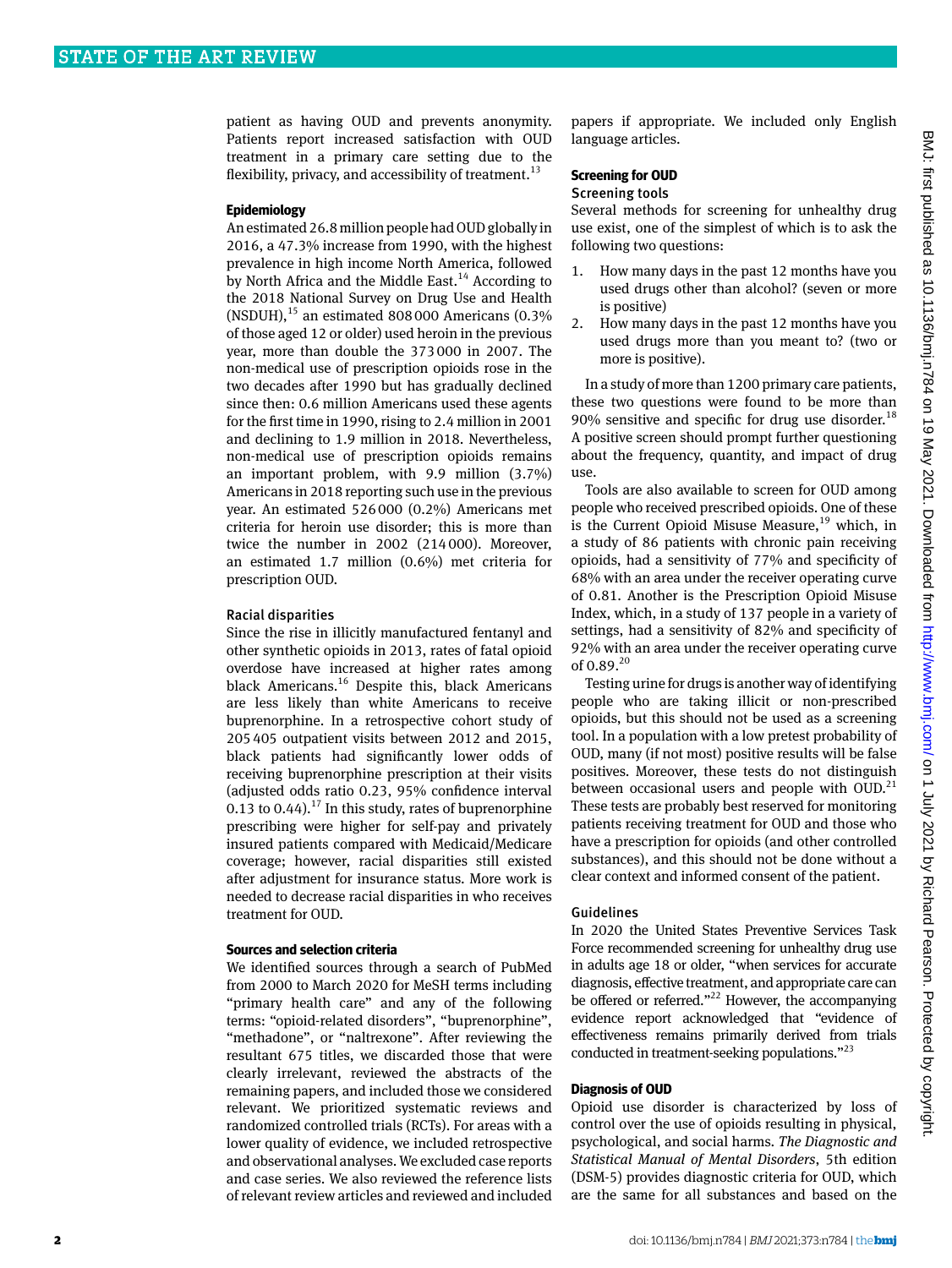presence of at least two of 11 criteria, which can be divided into four clusters<sup>24</sup>:

- I. *Impaired control*—use in larger amounts or over a longer period of time than intended; persistent desire to cut down or multiple unsuccessful attempts at cutting down or stopping use; great deal of time spent using substance or recovering from its effects; intense desire to use or craving for the substance.
- II. *Social impairment*—substance use resulting in failure to fulfill obligations at work, school, or home; substance use causing or exacerbating interpersonal problems; important social, occupational, or recreational activities given up or reduced owing to substance use.
- III. *Risky use*—recurrent use of substance in physically hazardous situations; continued use despite negative physical or psychological consequences.
- IV. *Pharmacologic dependence*—tolerance to the effects of the substance; withdrawal symptoms with cessation of substance use.

An important caveat is that "symptoms of tolerance and withdrawal occurring during appropriate medical treatment with prescribed medications (e.g., opioid analgesics, sedatives, stimulants) are specifically not counted when diagnosing a substance use disorder."24 25

# **Treatment**

# Brief interventions

The implementation of brief interventions for substance use has received much attention in recent years, often as part of screening, brief interventions, and referral to treatment (SBIRT). Early studies showed brief interventions to be effective at reducing alcohol use among people with risky (but not dependent) alcohol use in primary care settings.<sup>26</sup> Similarly, a 2005 study of a brief intervention delivered by peer educators in a primary care setting reported reductions in heroin and cocaine use after six months. $^{27}$  However, subsequent studies have failed to show a significant effect.<sup>28 29</sup> These interventions seem to be most effective for people with low risk use.<sup>30</sup> Counseling delivered by primary care clinicians over many visits for patients with whom they have a longitudinal relationship may have a larger effect, but research is needed to demonstrate this.

# Psychosocial treatment

Several psychosocial treatments can help people with OUD, including self-help groups, $31$  counseling (individual or group), $^{25}$  and residential treatment.<sup>32</sup> Although these are typically delivered outside of the primary care setting, clinicians can help to facilitate linkage to these treatments for patients who are interested. The evidence supporting these interventions, either alone or in combination with pharmacotherapy, is limited and the effect is generally much lower than that observed with

pharmacotherapy alone. Most of the recent research on these interventions is on their use in conjunction with pharmacotherapy.

## Pharmacotherapy

## Medically supervised withdrawal

Medically supervised withdrawal, or using medications to rapidly wean patients from opioids, is not recommended owing to increased risk of relapse and overdose after treatment of withdrawal. Most patients return to opioid use shortly after withdrawal treatment is complete, even when engaged in abstinence based treatment.<sup>33 34</sup> For patients who decline pharmacotherapy, opioid withdrawal can be managed safely by primary care clinicians over several days to one week; protocols studied in primary care settings include clonidine, clonidine/ naltrexone,  $35\,36$  and sublingual buprenorphine.  $37\,38$ 

Long term (maintenance) pharmacotherapy remains the first line treatment for patients with  $OUD$ ,<sup>39</sup> and many patients presenting for opioid withdrawal management prefer long term pharmacotherapy.34 40 In the remainder of this section, we will discuss evidence for the three drugs approved for treatment of OUD—buprenorphine, methadone, and extended release naltrexone. Table 1 summarizes dosing and outcomes for each drug.

# Opioid agonist treatment

Long term pharmacotherapy is the mainstay of treatment for opioid use disorder, with the best evidence for the long acting full opioid agonist methadone and partial opioid agonist buprenorphine.41 42 Both are on the World Health Organization's list of essential medications.43 A 2017 systematic review of 19 cohort studies including more than 120000 patients treated with methadone and 15000 treated with buprenorphine found substantial decreases in all cause mortality for patients receiving opioid agonist therapy compared with those out of treatment: 11.3 and 36.1 per 1000 person years in and out of methadone treatment (unadjusted out-toin rate ratio 3.20, 95% confidence interval 2.65 to 3.86); 4.3 and 9.5 per 1000 person years in and out of buprenorphine treatment  $(2.20, 1.34$  to  $3.61)$ .<sup>44</sup> A UK cohort study of 11033 patients receiving opioid agonist treatment in primary care settings found similar reductions in all cause mortality and mortality due to drug related poisoning. The lowest risk period was from four weeks on treatment until treatment cessation (0.98 and 0.29 per 100 person years all cause and drug related poisoning mortality, respectively), compared with an adjusted mortality incidence rate ratio of 3.25 (95% confidence ratio 2.35 to 4.49) during the first four weeks of treatment, 10.37 (8.33 to 12.91) during the first four weeks after discontinuation of treatment, and 2.81 (2.28 to 3.46) more than four weeks off treatment. $45$ Termination of pharmacotherapy is associated with high mortality rates in multiple large cohort studies, with a particularly high risk immediately after discontinuation of treatment.<sup>45-48</sup> In the UK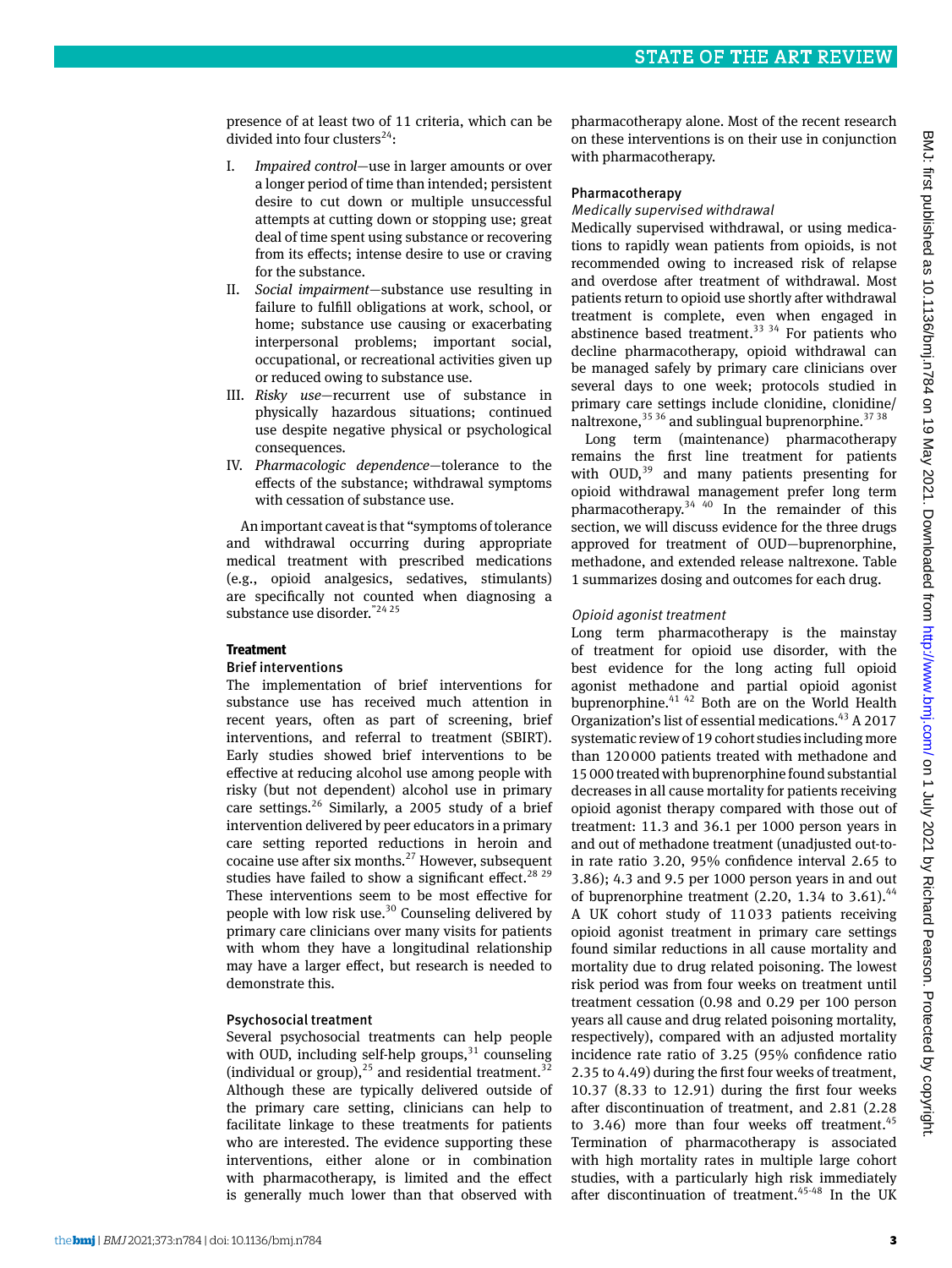general practice cohort study, the risk of mortality was eight times higher in the first four weeks after discontinuation of treatment compared with the risk after four weeks or more on treatment **(**adjusted mortality incidence rate ratio 8.15, 5.45 to 12.91). $45$ A 2010 analysis of 5577 patients from the UK general practice cohort found adjusted mortality rates of 5.3 (95% confidence interval 4.0 to 6.8) on treatment compared with 10.9 (9.0 to 13.1) off treatment. $46$ When discontinuation of opioid agonist therapy is safe is not clear, but in this analysis remaining on medication for at least a year offered some mortality benefit.

## Buprenorphine

Buprenorphine is a long acting partial opioid agonist that is highly effective for treatment of OUD.<sup>41</sup> The Drug Addiction Treatment Act of 2000 allowed for office based treatment of OUD by US physicians, with expansion to advanced practitioners (for example, nurse practitioners, physician assistants) in 2016. In the US, physicians must complete eight hours of training and advanced practitioners 24 hours of training to prescribe buprenorphine for OUD. No additional training is required to prescribe specific formulations of buprenorphine approved for pain in the US or for treatment of OUD in many other countries.<sup>49</sup>

Several buprenorphine formulations are available in the US. Most are co-formulated with naloxone to discourage injection or intranasal use. Sublingual tablets are available with or without naloxone in 2 mg and 8 mg doses. Sublingual strips (brand name Suboxone) are also available, but only in combination with naloxone, in dosages of 2, 4, 8, and 12 mg of buprenorphine. A rapidly dissolving higher bioavailability tablet of buprenorphine/naloxone (brand name Zubsolv) and a buccal film (brand name Bunavail) are also available. The buprenorphine dosages for the rapidly dissolving tablet and buccal formulations are different than for the sublingual formulations; 5.4 mg of the rapidly dissolving tablet and 4.2 mg of the buccal film are roughly equivalent to 8 mg of the standard sublingual tablet or film.

Evidence supports use of a daily buprenorphine dose of 16 mg or higher for most patients. In a Cochrane systematic review of 31 studies including 5430 patients, dosing of 16 mg sublingual buprenorphine daily was non-inferior to methadone. $41$  A 2010 systematic review and a clinical trial published in 2013 found that higher sublingual buprenorphine doses (up to 32 mg/day) were associated with better treatment outcomes.50 51 Some programs limit dosing of buprenorphine owing to pharmacologic studies. In one study, doses above 8 mg/day provided minimal additional benefit in terms of withdrawal suppression and opioid blockade, $52$  but this study was conducted in only eight patients over 96 hours. On the other hand, observational studies suggest that insurer imposed limits on the dose of buprenorphine to 16 mg/day are associated with increased rates of relapse, aberrant drug tests, and decreased retention in treatment.<sup>53 54</sup> At a time when fentanyl and high potency opioids are available, many patients may need doses of buprenorphine above 16 mg and should be offered doses up to 32 mg daily. Patients who do not respond to doses up to 32 mg/day should be considered for methadone treatment.

Buprenorphine maintenance is more effective than short term taper (or medically supervised withdrawal)<sup>55</sup> and is associated with long term retention in primary care settings.<sup>56-58</sup> Although early guidelines recommended supervised initiation of buprenorphine, studies have shown the safety of home initiation compared with supervised initiation, with similar rates of retention and successful management of withdrawal.<sup>59</sup> Home initiation is now standard practice and does not require additional staffing to monitor dosing. Buprenorphine has a high binding affinity, which contributes to its safety, but it can displace other opioids and lead to "precipitated withdrawal" if it is administered too soon after use of a full agonist.<sup>60</sup> Precipitated withdrawal can be avoided by waiting to administer buprenorphine until the patient develops symptoms of opioid withdrawal (a sign of low receptor occupancy) usually eight to 12 hours after heroin or short acting prescription opioids—and using a low initial dose of buprenorphine. Longer periods may be needed (up to 18-24 hours) for patients using fentanyl because of its lipophilicity. One case series successfully initiated buprenorphine in patients using fentanyl by using multiple low doses (2 mg buprenorphine) after patients showed mild to moderate withdrawal.<sup>61</sup> The use of "microdosing" protocols is also emerging, using successive small doses of buprenorphine to slowly displace full agonists from the opioid receptor. $6$ 

Traditionally, the standard of care includes monitoring adherence to buprenorphine with

| Table 1   Overview of pharmacotherapy for opioid use disorder (OUD) |                           |                                                                         |                                                                                                                                                                                                                                            |                        |                    |  |  |  |  |
|---------------------------------------------------------------------|---------------------------|-------------------------------------------------------------------------|--------------------------------------------------------------------------------------------------------------------------------------------------------------------------------------------------------------------------------------------|------------------------|--------------------|--|--|--|--|
|                                                                     | Mechanism of              | <b>Formulations for OUD</b>                                             |                                                                                                                                                                                                                                            | <b>Outcomes</b>        |                    |  |  |  |  |
| <b>Medication</b>                                                   | action                    | treatment                                                               | Dosing                                                                                                                                                                                                                                     | Mortality              | Illicit opioid use |  |  |  |  |
| Buprenorphine                                                       | Partial opioid<br>agonist | Sublingual tablet/film;<br>weekly and monthly SC<br>injections; implant | Sublingual: 8-32 mg daily. SC injections: Sublocade: 300<br>mg monthly $\times$ 2 months, followed by either 100 or 300 mg<br>maintenance dose; Brixadi (CAM-2038, Braeburn): 8, 16,<br>24, and 32 mg weekly or 64, 96, and 128 mg monthly | Decreased              | Decreased          |  |  |  |  |
| Methadone                                                           | Full opioid agonist       | Oral (tablet, liquid)                                                   | 60-200 mg daily*                                                                                                                                                                                                                           | Decreased              | Decreased          |  |  |  |  |
| XR-naltrexone                                                       | Opioid antagonist         | Intramuscular injection                                                 | 380 mg IM once monthly                                                                                                                                                                                                                     | No significant effectt | Decreased          |  |  |  |  |

IM=intramuscular, SC=subcutaneous; XR=extended release.

\*Maximum allowed dose of methadone varies, and emerging evidence suggests that patients may need higher doses than previously allowed.

†Based on limited evidence, primarily observational studies with relatively small numbers receiving naltrexone.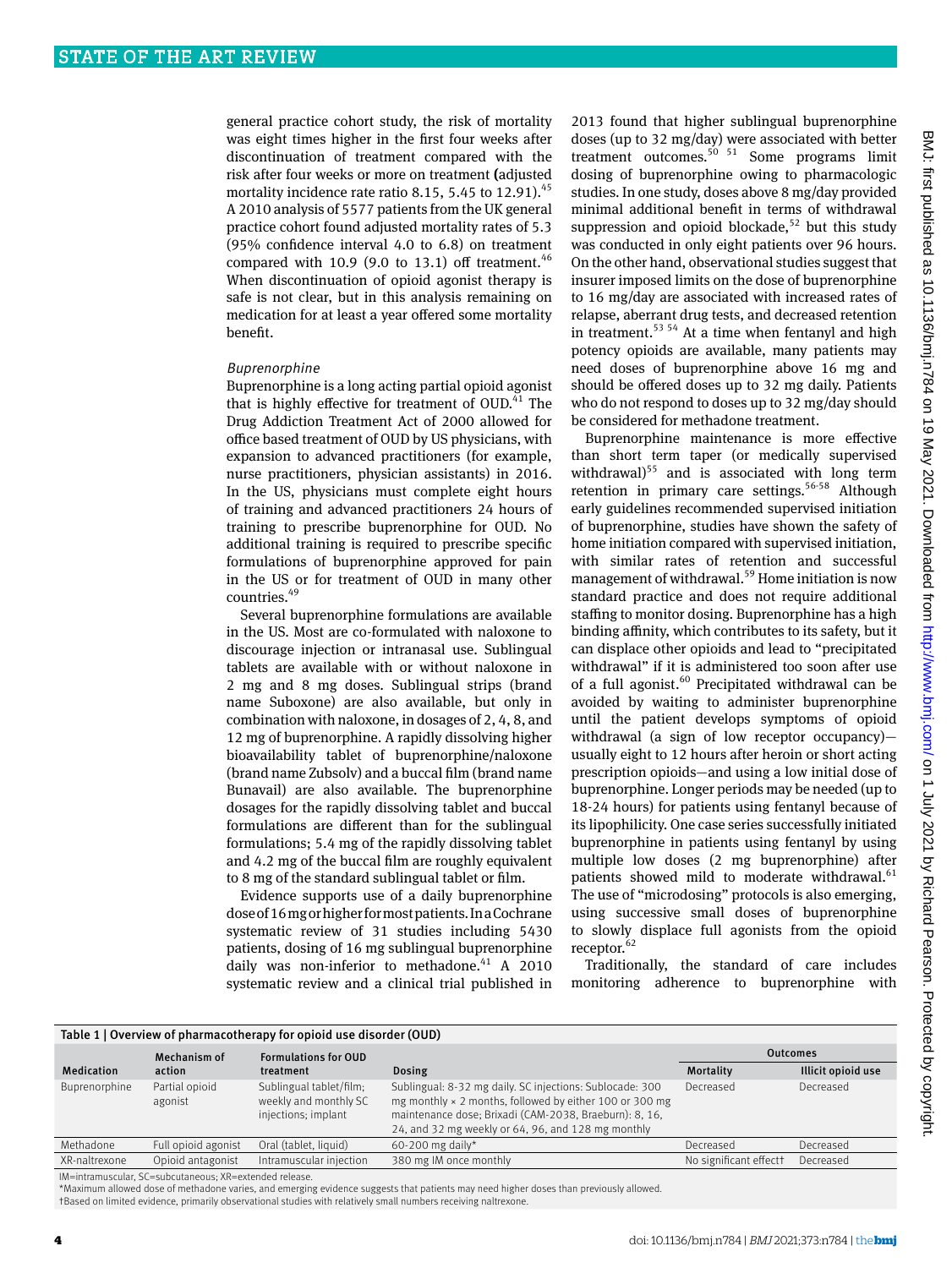periodic drug testing,  $63/64$  although no evidence shows that drug testing improves clinical outcomes. Recent changes in regulations due to the covid-19 pandemic allowing for increased treatment via telemedicine have prompted decreased use of drug testing and re-evaluation of this practice. When used, drug testing should be used as a therapeutic tool, in a patient centered rather than punitive way. For example, a positive test for illicit opioid can prompt discussion about whether a patient needs an increase in the buprenorphine dose to suppress cravings and what triggers the patient's drug use. A positive test for non-opioid substances (such as cocaine, cannabis, and benzodiazepines) can be used to prompt further discussion on the effect of these drugs on the patient and measures that can be taken to minimize harm. In general, use of other drugs is not a reason to discontinue buprenorphine, because doing so would put the patient at risk for overdose and death.<sup>65</sup>

Treatment with buprenorphine in office based settings is associated with many positive outcomes, including increased primary care screening,<sup>66</sup> high patient satisfaction, $67$  and decreased healthcare costs.68 Good outcomes have also been shown for patients with comorbid chronic pain. $6970$ Buprenorphine treatment has been successfully integrated into diverse primary care settings, including community health centers and HIV clinics.<sup>71-73</sup> Patients initiated on buprenorphine in the emergency department and during inpatient hospital admissions can be successfully transitioned to ongoing treatment in primary care.<sup>74 75</sup> Multiple models have been developed to expand access to buprenorphine in primary care settings<sup>76</sup>; these are outlined in table 2. Models include collaborative care, "hub and spoke," and integration into HIV clinics. Barriers to implementing buprenorphine in primary care include lack of trained primary care clinicians, reimbursement models that do not support care coordination and psychosocial services, persistent stigma associated with pharmacotherapy for OUD, and long travel times for patients in rural areas. Current models of care use various strategies to overcome barriers, such as integrating training and education, use of non-physician clinicians, development of reimbursement models to support delivery of pharmacotherapy, use of tele-education and telemedicine, tiered care models, and engagement of stakeholders.<sup>76</sup>

## Adjunctive services

Evidence that additional psychosocial interventions improve outcomes for patients treated with buprenorphine is limited.<sup>88</sup> Among eight key RCTs, four studies of additional counseling or cognitive behavioral therapy showed no additional benefit on retention or opioid negative urine drug tests.<sup>89-92</sup> Three RCTs that included contingency management arms showed longer periods of abstinence and higher rates of drug negative urine specimens compared with standard counseling.<sup>93-95</sup> However, because of resource constraints, contingency management is rarely practical in most primary care settings. Table 3 summarizes the study findings.

Other adjunctive therapies may be of benefit. In a cohort study of adding brief mindfulness training in 40 patients initiating buprenorphine for OUD, high uptake of daily mindfulness practice was associated with decreased six month relapse rate compared with low uptake groups  $(11\% \text{ v } 42\%; \text{ P=0.033}).$ <sup>97</sup> A small RCT of primary care based community health workers showed increased engagement in primary care among patients with opioid use disorder. In the study, 18 (24%) of the 75 community drug team clients in the intervention arm but none of the 80 community drug team clients in the control arm were in shared care at 12 months ( $\chi^2$ =9.37; P<0.01).<sup>98</sup> Further research is needed to determine who would benefit from psychosocial interventions and how best to match treatment to individual needs.

## Methadone

The long acting full opioid agonist methadone was first used as treatment for OUD by Dole and Nyswander in  $1967$ .<sup>99</sup> It is a highly effective treatment, with a 2009 Cochrane systematic review showing its efficacy in decreasing illicit opioid use compared with no medication across six RCTs (risk ratio 0.66, 95% confidence interval 0.56 to 0.78).<sup>42</sup> A systematic review of 221 studies including 2279 patients found that higher doses of methadone were associated with higher retention in treatment (relative risk 1.36, 95% confidence interval 1.13 to 1.63), decreased overdose mortality (0.29, 0.02 to 5.34) and decreased illicit opioid use (1.59, 1.16 to 2.18), with best outcomes with doses of at least  $60-100$  mg. $^{100}$  Strong evidence of poor outcomes after discontinuation of methadone, including increased mortality, also exists.<sup>101 102</sup> Owing to its long half life, methadone is typically started at 30-40 mg once daily and titrated slowly until an effective dose is achieved (for example, by 5 mg every other day). Closer medical monitoring is needed than with buprenorphine owing to its long half life and the risk of respiratory depression. As the dose is increased, patients are monitored for craving, withdrawal, sedation, and respiratory depression, with the goal of reaching a dose suppressing opioid craving while avoiding over-sedation.

Methadone treatment is successfully managed by primary care clinicians in many countries. Multiple studies (both RCTs and cohort studies) have shown the efficacy of methadone treatment in primary care settings.<sup>103-107</sup> The ANRS Methaville study, a pragmatic multicenter RCT in 221 patients, showed non-inferiority of methadone in primary care compared with specialty settings based on rates of abstinence from illicit opioids (P=0.39) and treatment retention (P=0.47), with higher treatment engagement (P<0.001) and patient satisfaction  $(P=0.01)$  in primary care settings.<sup>104</sup> Additionally, an Irish national cohort study of 6983 patients found that retention in methadone treatment in primary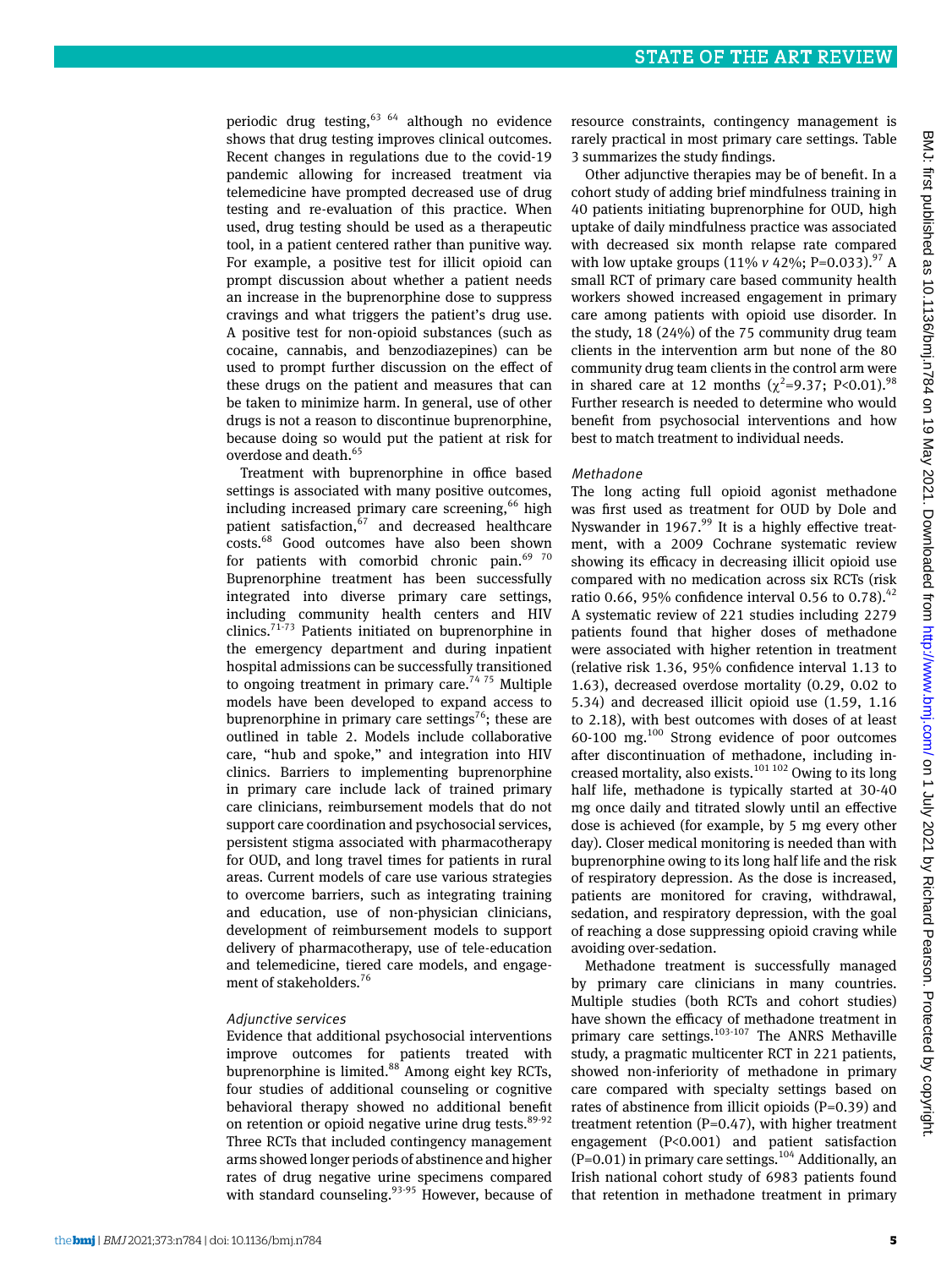| Table 2   Models of primary care based buprenorphine treatment                                 |                                                                                                                                                                                                                                                                                                                                 |                                                                                                                                                                                                                                |                                                                                                                                                                                                                                                                                     |                                                                                                                                                                                                                                                                            |  |  |  |
|------------------------------------------------------------------------------------------------|---------------------------------------------------------------------------------------------------------------------------------------------------------------------------------------------------------------------------------------------------------------------------------------------------------------------------------|--------------------------------------------------------------------------------------------------------------------------------------------------------------------------------------------------------------------------------|-------------------------------------------------------------------------------------------------------------------------------------------------------------------------------------------------------------------------------------------------------------------------------------|----------------------------------------------------------------------------------------------------------------------------------------------------------------------------------------------------------------------------------------------------------------------------|--|--|--|
| Model                                                                                          | <b>Description</b>                                                                                                                                                                                                                                                                                                              | Evidence                                                                                                                                                                                                                       | Advantages                                                                                                                                                                                                                                                                          | Challenges                                                                                                                                                                                                                                                                 |  |  |  |
| Primary care<br>office based<br>opioid treatment<br>(OBOT) <sup>77</sup>                       | Waivered prescriber provides<br>buprenorphine to patients as part of<br>general primary care practice; variable on-<br>site psychosocial services. Some practices<br>designate clinic staff member to coordinate<br>care                                                                                                        | Retention in treatment similar to<br>methadone treatment; 38-80% 1-2<br>year retention across multiple cohort<br>studies <sup>68</sup> 78-80                                                                                   | Low threshold for treatment entry;<br>patients are provided with treatment<br>at primary care clinics where they are<br>already engaged. No additional staffing<br>needed (fully integrated into outpatient<br>treatment); financed by provider<br>reimbursement of billable visits | No funding for on-site<br>psychosocial services; no<br>additional support for clinicians                                                                                                                                                                                   |  |  |  |
| Integration with<br>HIV primary care<br>$(BHIVES)^{81}$                                        | HIV clinicians prescribe buprenorphine<br>along with HIV/primary care, supported<br>by non-physician coordinator and variable<br>on-site psychosocial services                                                                                                                                                                  | BHIVES cohort of 303 participants<br>across 9 clinics: 49% 12 month<br>retention; 50% decrease in past 30<br>day opioid use <sup>82</sup>                                                                                      | HIV and buprenorphine care typically<br>covered by insurance. Patients view<br>this model as patient centered owing<br>to co-location of services $31$                                                                                                                              | Lack of financial support for<br>on-site counseling in clinics<br>without designated Ryan<br>White Funding                                                                                                                                                                 |  |  |  |
| Nurse case<br>manager<br>model <sup>83</sup>                                                   | Generalist clinicians work with nurse case<br>managers for co-management of patients<br>(nurse case manager can bill for patient<br>management visits)                                                                                                                                                                          | 375% increase in number of<br>buprenorphine waivered physicians<br>within 3 years. <sup>84</sup> Cohort study of 408<br>pilot patients: 51% 1 year retention<br>with 91% illicit opioid negative<br>drug testing <sup>83</sup> | Use of skilled non-physician to<br>offload prescribing physician burden,<br>emphasis on provider training, and<br>financial sustainability through<br>Medicaid reimbursed nurse care<br>manager visits                                                                              | Variable availability of<br>psychosocial services and nurse<br>care managers trained in OUD<br>pharmacotherapy. Most states<br>lack Medicaid coverage for nurse<br>OUD care management visits                                                                              |  |  |  |
| Hub and<br>spoke <sup>85</sup>                                                                 | Patients triaged to 2 levels of care at<br>intake: "spokes" are primary care clinics<br>that prescribe buprenorphine through<br>OBOT model; regional OTP "hubs" care<br>for more complex patients and provide<br>consultative services to spokes. Based<br>on stability, patients may be transferred<br>between hubs and spokes | No published studies on outcomes                                                                                                                                                                                               | Tiered care system; integration of<br>primary care with regional OUD<br>specialty expertise; embedded<br>care coordinators and psychosocial<br>services at spokes                                                                                                                   | May create barriers to treatment<br>for patients who are unable<br>or not willing to go to "hubs"<br>for more intensive treatment.<br>Requires OTP hub willing to<br>partner. Funding mechanism is<br>part of Medicaid block grant and<br>not applicable to many US states |  |  |  |
| Project extension<br>for community<br>healthcare<br>outcomes (Project<br>ECHO) <sup>8687</sup> | Primary care clinics in rural New Mexico<br>linked with a university health system using<br>an internet based audiovisual network for<br>mentoring and education                                                                                                                                                                | After implementation, New Mexico<br>experienced more rapid growth in<br>buprenorphine waivered prescribers<br>compared with other US states <sup>87</sup>                                                                      | Feasible model to support rural<br>providers with buprenorphine<br>mentoring and increased screening;<br>effective at supporting primary care<br>providers to become waivered.<br>Continuing medical education credits<br>for teleconference participation                          | Lack of direct contact between<br>off-site experts and patients.<br>Limited availability of<br>face-to-face expertise in OUD<br>pharmacotherapy for high risk<br>patients                                                                                                  |  |  |  |

BHIVES=Buprenorphine HIV Evaluation and Support Waivered prescriber; OBOT=office based opioid treatment; OTP=opioid treatment program; OUD=opioid use disorder.

care settings was associated with decreased all cause and drug related mortality (adjusted mortality rate ratios 3.64 (95% confidence interval 2.11 to 6.30) and 1.63 (0.66 to 4.00), respectively),  $108$  with longer retention in treatment for patients on higher doses of methadone (60-120 mg *v* <60 mg; P<0.001).109 A US based RCT found that clinical outcome rates of opioid use by self-report and urine drug testing were similar when patients who were stable on methadone were transferred to a primary care setting compared with continuing treatment at a specialized opioid treatment program (P=0.39); moreover, patient satisfaction was significantly higher for patients treated in primary care  $(P=0.001)$ <sup>103</sup>

Despite this evidence, US regulations prohibit use of methadone to treat OUD outside of federally regulated opioid treatment programs, $110$  preventing its use in primary care settings (although it can be prescribed for chronic pain). In 2019 approximately 408500 Americans were receiving methadone from 1691 treatment programs.<sup>111</sup> Patients must go to the opioid treatment program in person to receive their methadone supply, with daily appointments needed early in treatment and a requirement for participation in psychosocial counseling. A push has been made to expand methadone treatment to US primary care settings to increase access to care. A survey of 71 primary care providers in New York City found that 33% were willing to prescribe methadone and 66% said they would if given proper training and support (88% among HIV care providers).<sup>112</sup> Authors estimated that if each of the willing providers treated

10-20 patients with methadone, they could serve 470-490 patients, a population the size of three to five average methadone clinics. Many primary care based models partner with community pharmacies to allow for supervised dosing of methadone; this can be a practical way to expand treatment in rural settings and was feasible in two US based pilot studies.<sup>113 114</sup> Additionally, patient centered methadone treatment models (where counseling is optional, patients are involved in treatment decisions, dose limits are removed, and the focus on abstinence is less) have been shown to be clinically effective and cost effective across multiple studies.<sup>115-117</sup> An RCT of 300 patients starting methadone compared patient centered methadone with treatment as usual and found no significant differences in treatment retention, measures of opioid use, other patient outcomes, or cost  $(P=0.49)$ .<sup>117</sup> Patients in the patient centered methadone arm attended fewer group counseling services (P>0.05) but similar numbers of individual counseling sessions. $117$  A cohort study of 217 patients attending a methadone program who transitioned to a patient centered model found no significant differences in two year treatment retention or in opioid or benzodiazepine use between cohorts initiated before, during, and after transition to patient centered treatment.<sup>115</sup> Although counseling became voluntary with patient centered methadone, the number of therapist visits did not change significantly between pre-transition and post-transition cohorts. The average methadone dose increased from 50.2 mg to 92.2 mg after the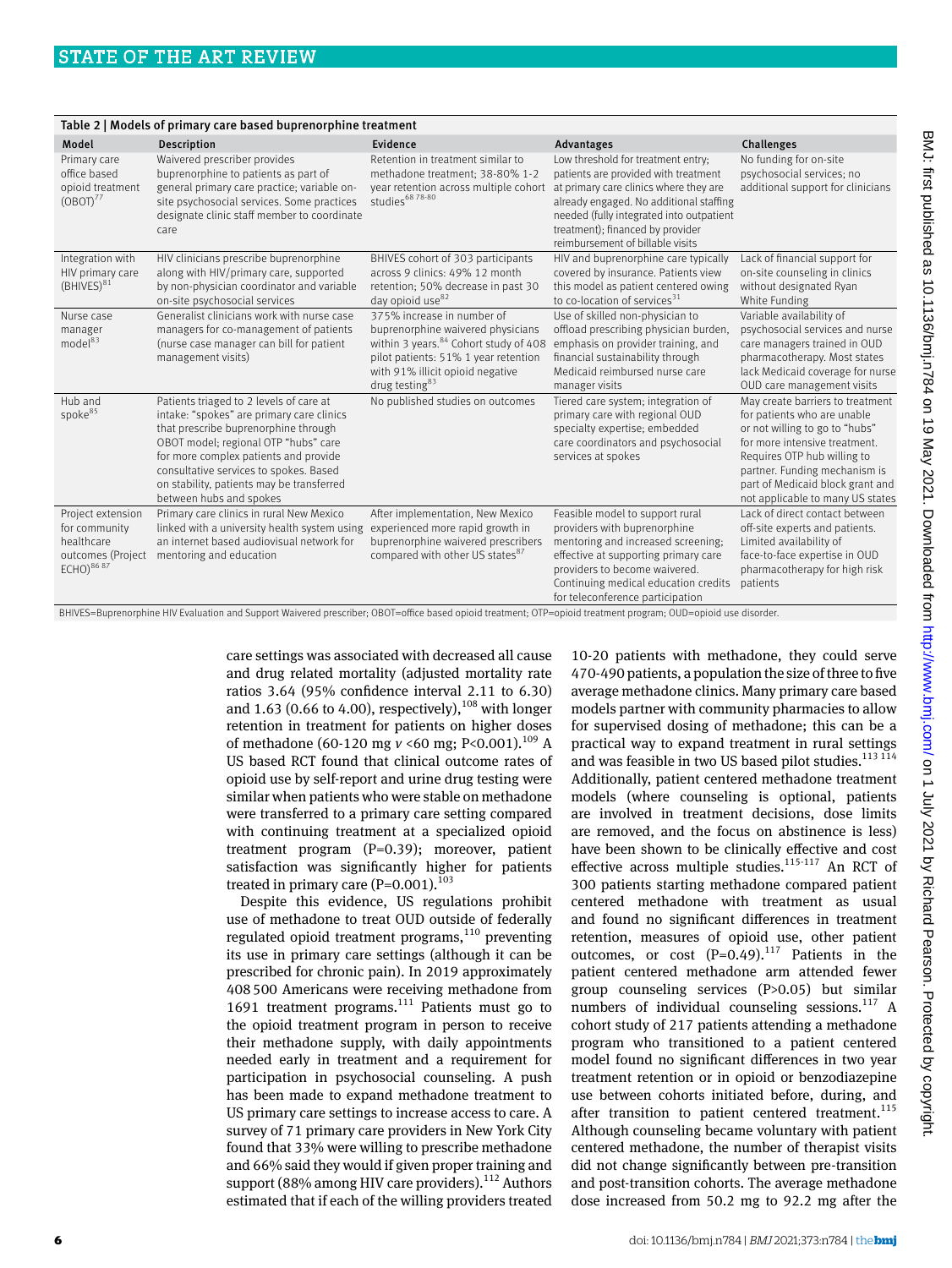| Table 3   Summary of randomized controlled trials (RCTs) on effect of adding psychosocial interventions to buprenorphine |                                                                                |                                                                                                                                                                                                                                                                                                                                               |                                                                                                                                                                                                                                                                                                                                                                                                                      |  |  |  |
|--------------------------------------------------------------------------------------------------------------------------|--------------------------------------------------------------------------------|-----------------------------------------------------------------------------------------------------------------------------------------------------------------------------------------------------------------------------------------------------------------------------------------------------------------------------------------------|----------------------------------------------------------------------------------------------------------------------------------------------------------------------------------------------------------------------------------------------------------------------------------------------------------------------------------------------------------------------------------------------------------------------|--|--|--|
| Study                                                                                                                    | <b>Study population</b>                                                        | Intervention                                                                                                                                                                                                                                                                                                                                  | <b>Outcomes</b>                                                                                                                                                                                                                                                                                                                                                                                                      |  |  |  |
| Fiellin et al, 201390                                                                                                    | 141 patients with<br>opioid dependence in<br>primary care setting              | versus physician management plus CBT. CBT arm offered<br>weekly 50 minute CBT session for first 12 weeks of<br>treatment. Patients attended average 6.7 (SD 3.3) of 12<br>possible CBT sessions                                                                                                                                               | 24 week RCT. Patients randomized to physician management Reduction in illicit opioid use from 5.3 days/week pre-treatment<br>to 0.4 days/week at 12 weeks (P<0.001), with no difference<br>between CBT and physician management only groups (P=0.96);<br>significant increase in maximum consecutive weeks of opioid<br>abstinence over time on buprenorphine (P<0.001) but no<br>difference between groups (P=0.84) |  |  |  |
| Ling et al, $2013^{91}$                                                                                                  | 202 patients with<br>opioid dependence                                         | After 2 week buprenorphine initiation phase, patients<br>randomized to weekly CBT, CM, CM plus CBT, or<br>buprenorphine alone. Participants in CM arms entered<br>drawing for monetary rewards based on opioid negative UDTs                                                                                                                  | No differences in opioid negative urine tests or retention in<br>treatment in intervention arms versus buprenorphine alone<br>$(x^2=1.25; P=0.75)$                                                                                                                                                                                                                                                                   |  |  |  |
| Weiss et al, 2011 <sup>89</sup>                                                                                          | 653 treatment<br>seeking outpatients<br>with prescription<br>opioid dependence | 2 phase RCT. Phase 1: 2 week buprenorphine stabilization,<br>2 week taper, and 28 week post-medication follow-up.<br>Phase 2: extended (12 week) buprenorphine treatment,<br>4 week taper, and 8 week post-medication follow-up. In<br>both phases, patients randomized to standard medical<br>management (SMM) or SMM+opioid drug counseling | No difference in opioid use by counseling condition at end<br>of phase 1 (P=0.36), end of phase 2 (P=0.27), or 8 week<br>post-treatment follow-up (P=0.22). In both groups, patients<br>were significantly more likely to abstain from opioids while on<br>buprenorphine versus post-taper (49.2% v 8.6%; P<0.001)                                                                                                   |  |  |  |
| Fiellin et al, 2006 <sup>92</sup>                                                                                        | 166 outpatients with<br>opioid dependence                                      | 24 week RCT comparing standard medical management with<br>either once weekly or thrice weekly medication dispensing<br>or enhanced medical management and thrice weekly<br>medication dispensing                                                                                                                                              | All groups had significant decreases in illicit opioid use (P<0.001).<br>No difference in percentage of opioid negative urines ( $P=0.82$ ),<br>maximum consecutive weeks of abstinence (P=0.54), or 24 week<br>study retention (P=0.64) between treatment arms                                                                                                                                                      |  |  |  |
| Bickel et al, 200893                                                                                                     | 135 outpatients with<br>opioid dependence                                      | 23 weeks' treatment. Three arms: 1) therapist delivered CRA<br>with vouchers; 2) computer assisted CRA with vouchers; 3)<br>standard medical management                                                                                                                                                                                       | Therapist delivered and computer assisted CRA plus vouchers<br>interventions produced comparable weeks of continuous<br>opioid and cocaine abstinence (M=7.98 and 7.78, respectively)<br>and significantly greater weeks of abstinence than standard<br>intervention (M=4.69; P<0.05). No difference in retention<br>$(x^2=0.73; P=0.69)$                                                                            |  |  |  |
| Christensen et al.<br>201494                                                                                             | 170 outpatients with<br>opioid dependence                                      | 12 week RCT of internet based CRA+CM (CRA+) and<br>buprenorphine versus CM alone plus buprenorphine. CRA<br>included thrice weekly 30 min web based modules                                                                                                                                                                                   | CRA+ group had 9.7 total days more of abstinence (P=0.011) and<br>decreased risk of dropping out of treatment (hazard ratio 0.47,<br>95% CI 0.26 to 0.85)                                                                                                                                                                                                                                                            |  |  |  |
| Schottenfeld et al.<br>200595                                                                                            | 162 people with<br>cocaine and opioid<br>dependence                            | 24 week double blind RCT. Patients randomized to<br>for opioid and cocaine negative UDTs) or performance<br>feedback (slip of paper with UDT results). In CM arms,<br>escalating voucher values for first 12 weeks and then<br>reduced to nominal value in weeks 13-24                                                                        | People in CM groups had longer periods of abstinence and<br>methadone or buprenorphine and to CM (monetary vouchers greater proportion of drug-free tests during period of escalating<br>voucher value (P<0.05) but no significant differences over entire<br>24 week study $(P=0.26)$                                                                                                                               |  |  |  |
| Miotto et al, 2012 <sup>96</sup>                                                                                         | 94 outpatients with<br>opioid use disorder                                     | 52 week study comparing buprenorphine in 3 distinct<br>treatment settings: 1) opioid treatment program (OTP)<br>offering individual counseling; 2) group counseling program<br>using manualized matrix model (MMM) of CBT; 3) outpatient<br>clinic with standard medical management                                                           | No difference in opiate negative drug tests at $9$ (P=0.15) or 20<br>weeks (P=0.08). Decreased retention in OTP (21.4%) and primary<br>care (33.3%) compared with MMM group (51.5%; P=0.05). Mean<br>buprenorphine dose was significantly higher at OTP and MMM<br>compared with primary care site $(P=0.00)$                                                                                                        |  |  |  |

CBT=cognitive-behavioral therapy; CM=contingency management; CRA=community reinforcement approach; UDT=urine drug test.

program change (which included lifting dose limits and involving patients in dosing decisions). These could provide a model for provision of methadone in primary care where on-site counseling services are not always available.

# Naltrexone

The newest medication for OUD in primary care settings is the opioid antagonist naltrexone. Oral naltrexone has poor efficacy for treatment of OUD.<sup>118</sup> However, a once monthly intramuscular extended release formulation has been shown to be superior to placebo in a six month RCT of 250 patients, decreasing opioid cravings (P<0.001), increasing treatment retention (P=0.0042), and decreasing relapse rates  $(P<0.001)$ .<sup>119</sup> Extended release naltrexone was superior to oral naltrexone in an RCT in which both were combined with behavioral treatment (24 week treatment retention: 57.1% *v* 28.1%; hazard ratio 2.18, 95% confidence interval 1.07 to 4.43).<sup>118</sup> An RCT comparing extended release naltrexone with sublingual buprenorphine in 570 participants over 24 weeks found that outcomes (opioid negative urine, opioid abstinent days) with extended release naltrexone were inferior in intention to treat analysis (P<0.0001); however, among patients who were successfully inducted, outcomes were similar in the extended release naltrexone and buprenorphine groups.<sup>120</sup> This was due to a significant induction hurdle for extended release naltrexone with significantly fewer patients successfully initiated on extended release naltrexone (204/283; 72%) than buprenorphine (270/287; 94%) (P<0.001).

A 2018 systematic review of 34 studies of extended release naltrexone for OUD found that the success of induction was lower in studies that included patients who needed opioid detoxification (62.6%, 95% confidence interval 54.5% to 70.0%) compared with studies that included patients already detoxified from opioids (85.0%, 78.0% to 90.1%).<sup>121</sup> Only 44.2% (33.1% to 55.9%) of patients took all scheduled injections of extended release naltrexone, which were usually six or fewer. To date, studies have failed to show a significant effect of extended release naltrexone on the risk of overdose and death; this may be due to the fact that observational studies have generally had small numbers of people on this treatment.<sup>122</sup> More longer term studies are needed, including pragmatic studies in primary care settings.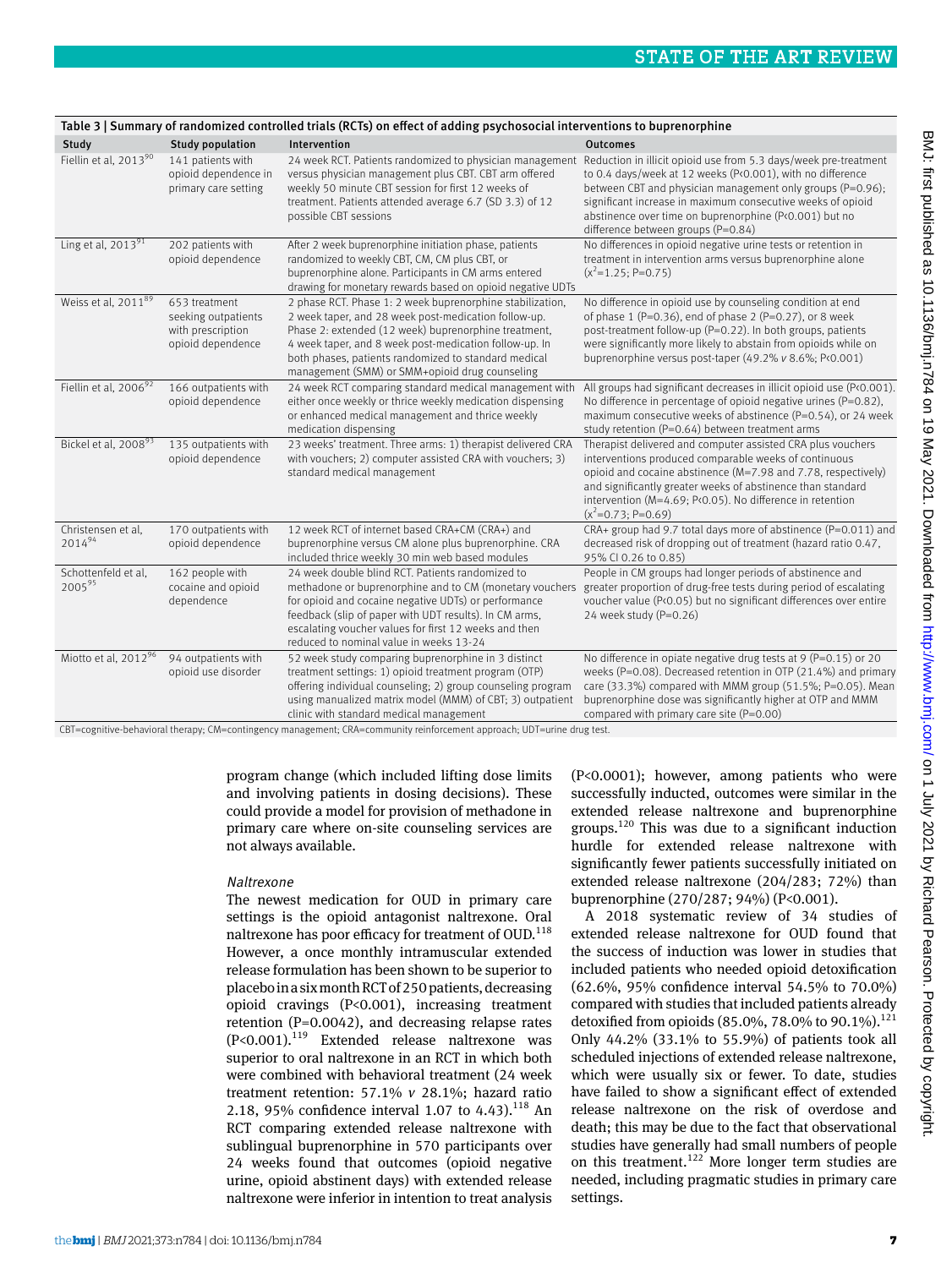## How to transition to naltrexone as an outpatient

Most studies of initiation of extended release naltrexone have been conducted in inpatient treatment settings, and more work is needed in primary care settings. Two studies (one RCT and one observational study) have shown the feasibility of a one week extended release naltrexone induction protocol in outpatient settings, using an increasing dose of oral naltrexone and adjunctive medications.<sup>123 124</sup> An RCT found that participants assigned to naltrexone assisted withdrawal management were significantly more likely to be successfully inducted to extended release naltrexone (56.1% *v* 32.7%;  $\chi^2$  6.37; P=0.012) and to receive the second injection at week 5 (50.0% *v* 26.9%), compared with a buprenorphine taper followed by a one week delay.<sup>124</sup>

## Harm reduction

Harm reduction refers to measures that aim to reduce the harms associated with drug use without necessarily targeting drug use itself, such as syringe service programs, which decrease HIV and HCV transmission, $125-127$  and supervised consumption sites.<sup>128</sup> In a broader sense, harm reduction can be used to describe treatment models that recognize that not all patients may want to abstain from drug use and aim to provide low barrier, low threshold treatment that meets patients where they are. In primary care settings, evidence based harm reduction practices include teaching safe injection practices, fentanyl test strips, prescribing naloxone to decrease fatal overdoses, and HIV prophylaxis.

#### Teaching safe injection practices

Educating injecting drug users on safe injection practices can help to reduce the risk of infectious complications.<sup>129</sup> Not sharing needles or "works" (that is, drug injection equipment), not licking needles, and cleaning works with bleach are examples of practices that decrease the risk of transmission of HIV and HCV. Behaviors that can help to decrease the risk of fatal overdose include not using drugs alone, having naloxone accessible, using less drug than usual, pushing the syringe plunger more slowly than usual ("go slow"), administering a tester shot, and snorting instead of injecting. Fentanyl test strips can be used to test drugs for presence of fentanyl, with a positive test resulting in a change to safer drug use practices to decrease the risk of overdose in one qualitative study. $130$ 

#### Naloxone distribution

The opioid antagonist naloxone is a key tool in curbing mortality due to opioid overdose and can be easily prescribed from primary care settings to both patients with OUD and affected friends and family members.<sup>131</sup> Prescription of naloxone with brief education is safe and effective in primary care $132$ ; it should be prescribed to all patients with OUD, as well as patients likely to witness an overdose (including those living in high prevalence communities or

with a family member with OUD). The increase in contamination of drug supply (including cocaine and cannabis) with illicitly manufactured fentanyl in some US markets means that patients who use any street drugs may also benefit from naloxone.

#### HIV pre-exposure prophylaxis

In the Bangkok Tenofovir study, prescribing daily tenofovir to people with injection drug use but not infected with HIV reduced the incidence of HIV from 0.68 per 100 person years to 0.35 per 100 person years, a 49% (95% confidence interval 9.6% to 72.2%) reduction  $(P=0.01)$ .<sup>133</sup> On the basis of this and other data, the Centers for Disease Control and Prevention (CDC) recommend HIV preexposure prophylaxis (PrEP) to decrease the risk of transmission among people with injecting drug use. $134$ 

## Special populations Pregnant women

OUD in pregnant women presents unique risks and challenges. Several retrospective and prospective cohort studies conducted over several decades and involving thousands of women have shown that pregnant women with OUD are more likely to have pre-eclampsia, miscarriage, and premature delivery, and their babies are at risk for low birth weight, admission to a neonatal intensive care unit, and prolonged treatment for neonatal abstinence syndrome (NAS).<sup>64 135</sup>

Pregnancy, however, can also serve as an opportunity for pregnant women to begin treatment for OUD, as they will likely have more interactions with healthcare providers and may have increased access to medical assistance during pregnancy and the postpartum period. $136$  According to guidelines from the American Society of Addiction Medicine (ASAM) and American College of Obstetricians and Gynecologists, the preferred treatment options for OUD in pregnant patients are the opioid agonists methadone or buprenorphine.<sup>64 137 138</sup> A systematic review of 15 observational studies including 1126 pregnant women undergoing detoxification from opioids found that detoxification was associated with poor outcomes, owing to low detoxification completion rates and high rates of relapse (no P values reported owing to variability in study methods and overall low quality of evidence).<sup>137</sup> Data on the effect of detoxification on maternal and neonatal outcomes beyond delivery are limited, with studies reporting mixed results on severity of NAS.<sup>137</sup> Compared with white non-Hispanic women, black non-Hispanic and Hispanic women had a lower likelihood (odds ratio 0.37 (95% confidence interval 0.28 to 0.49) and 0.42 (0.35 to 0.52), respectively) of receiving medication for the treatment of  $\text{OUD}.^{139}$ 

Although methadone and buprenorphine are both efficacious treatments of OUD in pregnant women, data from RCTs and meta-analyses suggest that buprenorphine is associated with a lower risk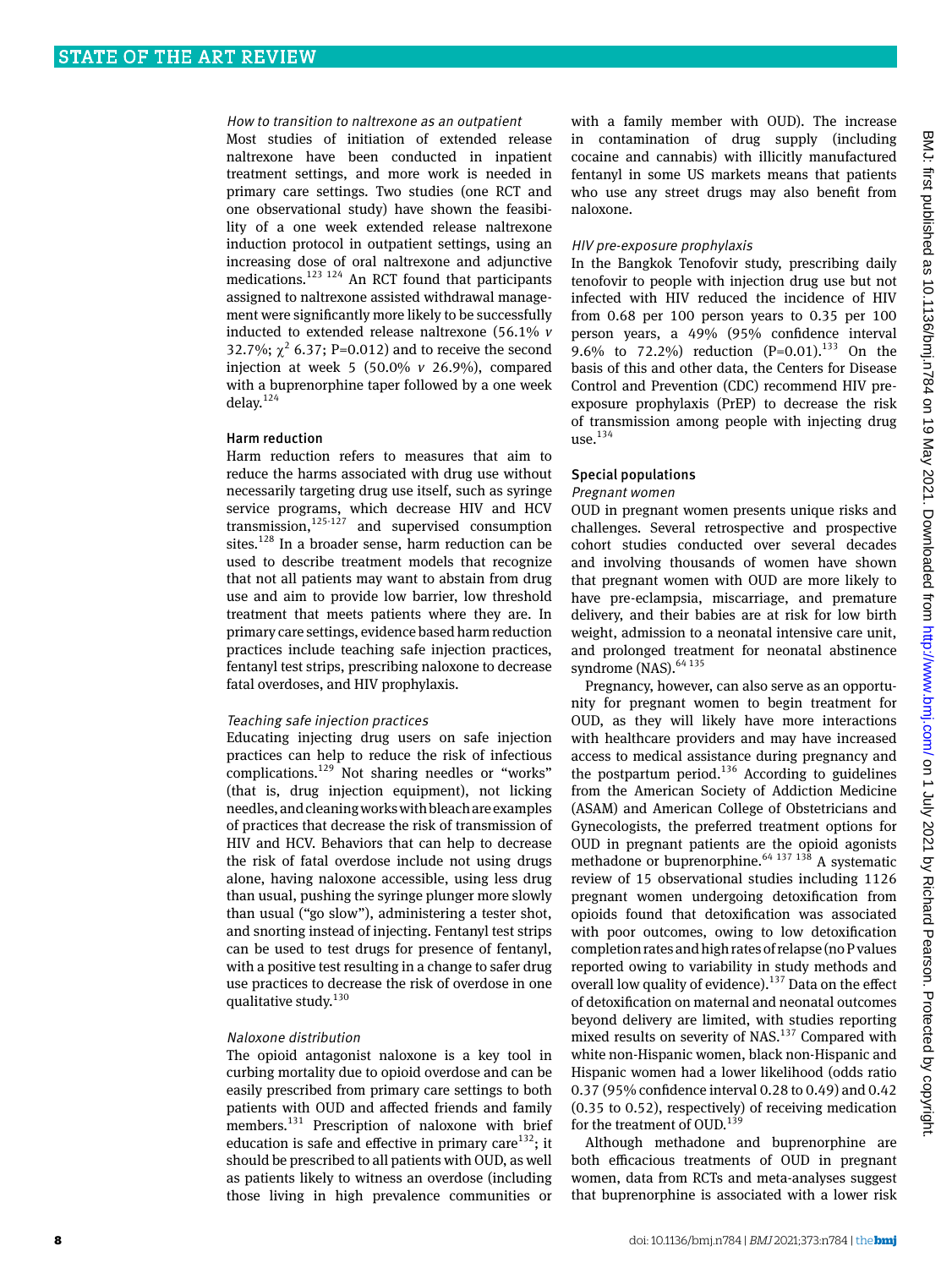of preterm birth (risk ratio 0.40, 0.18 to 0.91), $^{139}$ shorter duration of neonatal withdrawal (4.1 *v* 9.9 days;  $P < 0.003$ ),  $140$  higher birth weight (RCT weighted mean difference 277 (104 to 450) g),  $^{139}$  a larger head circumference (RCT weighted mean difference 0.90  $(0.14 \text{ to } 1.66) \text{ cm}$ ,<sup>139</sup> and equivalent measurements of fetal death, fetal/congenital anomalies, and other fetal growth differences compared with treatment with methadone.<sup>139</sup>

Women treated with buprenorphine or methadone during pregnancy should be encouraged to breastfeed their newborns. In a retrospective cohort study of 190 opioid dependent mother and infant pairs, breastfeeding was found to decrease the number of newborns who needed treatment for NAS (52.9% *v* 79.0%; P<0.001) and to decrease the length of stay in newborns with NAS (14.7 *v* 19.1 days; P=0.049).<sup>141</sup> Furthermore, an observational study of 48 women found that rooming-in (observing infants for signs of withdrawal while they stay in the same room with their mothers) has been shown to reduce the need for pharmacologic treatment (92% *v* 14%; P<0.001) and shorten the length of stay of newborns at risk for NAS (33 *v* 5.5 days; P<0.001).142

## People with co-occurring psychiatric disorders

Substance use disorders are associated with psychiatric disorders; people with each are at higher risk of having the other than are people without either. Possible reasons for this association include substance use causing psychiatric disorders, people with psychiatric disorders using substances to treat symptoms, and shared risk factors for both conditions. In patients with OUD, the lifetime prevalence of comorbid psychiatric disorders has been reported to be between 24% and 86%, with mood and anxiety disorders being the most common axis I disorders and antisocial personality disorder the most frequently diagnosed axis II condition.<sup>143-145</sup>

In people with co-occurring disorders, determining whether they have a substance induced disorder or a primary psychiatric disorder can be difficult.<sup>144</sup> Many people seeking treatment for OUD report symptoms of depression and anxiety, and the general approach is to tackle their substance use first, unless an indication for urgent psychiatric intervention is present (for example, acute psychosis, risk of selfharm). Studies show that providing pharmacotherapy for OUD without any additional services can improve mood and symptoms of depression and anxiety.<sup>146</sup> A randomized trial of 50 people with coexisting OUD and other psychiatric symptoms who were waitlisted for comprehensive treatment showed that treatment with buprenorphine alone, without psychosocial counseling or psychotropic drugs, reduced the mood and anxiety symptoms in this group compared with a waitlist control group, as measured with the Beck Anxiety Inventory (P<0.05), Beck Depression Inventory (P<0.01), Brief Symptom Inventory (P <0.05), and psychiatric subscale of the Addiction Severity Index (P<0.05).<sup>146</sup>

## People with other chronic medical conditions (HIV, HCV)

*HIV infection*—OUD can have a detrimental effect on the health and treatment of people infected with HIV. In a cohort study of 3322 patients with HIV, those with current SUD (about a third with OUD, two thirds with cocaine use disorder) were less likely to be treated with antiretroviral therapy compared with those without SUD (84.4% *v* 80.3%;  $P=0.004$ ).<sup>147</sup> Moreover, people with SUD have been found to have decreased rates of appropriate CD4 cell monitoring (80.0% *v* 70.9%; P=0.001), appropriate pneumocystis pneumonia prophylaxis (95.0% *v* 90.1%; P=0.016), HIV viral suppression (51.9% *v* 41.4%; P<0.001), and vaccinations (pneumococcal conjugate vaccine 23 vaccination rates 89.3% *v* 84.6%; P<0.001).<sup>147</sup> However. multiple studies have found that treatment with methadone or buprenorphine is associated with improved HIV treatment outcomes and decreased all cause mortality.<sup>148-150</sup> A systematic review and meta-analysis of 32 studies found that treatment with methadone or buprenorphine enhanced patient recruitment on to antiretroviral therapy (hazard ratio 1.69, 1.32 to 2.15), adherence to antiretroviral therapy (odds ratio 2.14, 1.41 to 3.26), and HIV viral suppression (odds ratio 1.45, 1.21 to 1.73). $150$ 

*Chronic HCV infection* is common among people with OUD, especially those with a history of injecting drug use. An estimated 2.4 million Americans were infected with HCV in 2020, and the prevalence among people with injecting drug use was estimated to be  $70-80\%$ .<sup>151</sup> Unfortunately, many people with chronic HCV infection are never offered treatment owing to the mistaken belief that abstinence from drug use is needed for successful treatment.<sup>152 153</sup> However, in multiple studies, patients with active OUD, including active injecting drug use, recent opioid use, or engagement in pharmacotherapy for OUD, have treatment success rates comparable to those for non-drug using cohorts (>90% among people with OUD).154-157 Co-treating OUD and chronic HCV infection can help to improve outcomes for both conditions. In a prospective observational study of 100 people with injecting drug use with comorbid OUD and HCV infection receiving services from a harm reduction organization drop-in center in Washington, DC, the probability of attaining sustained viral response of HCV infection at 24 weeks was higher in those receiving opioid agonist medications at week 24 (91% *v* 63% of those not receiving opioid agonist;  $P=0.001$ ).<sup>155</sup> No significant relation to sustained viral response was found according to housing status, injecting drug use, or even interruption of treatment.155 Furthermore, pharmacotherapy for OUD reduces the risk of acquiring HCV or being reinfected with HCV by about half.<sup>154 158</sup> Treatment of OUD with methadoneor buprenorphine is associated with a 60% lower risk of incident HCV infection, but only if patients report that their dosage is adequate to prevent withdrawal and craving. $158$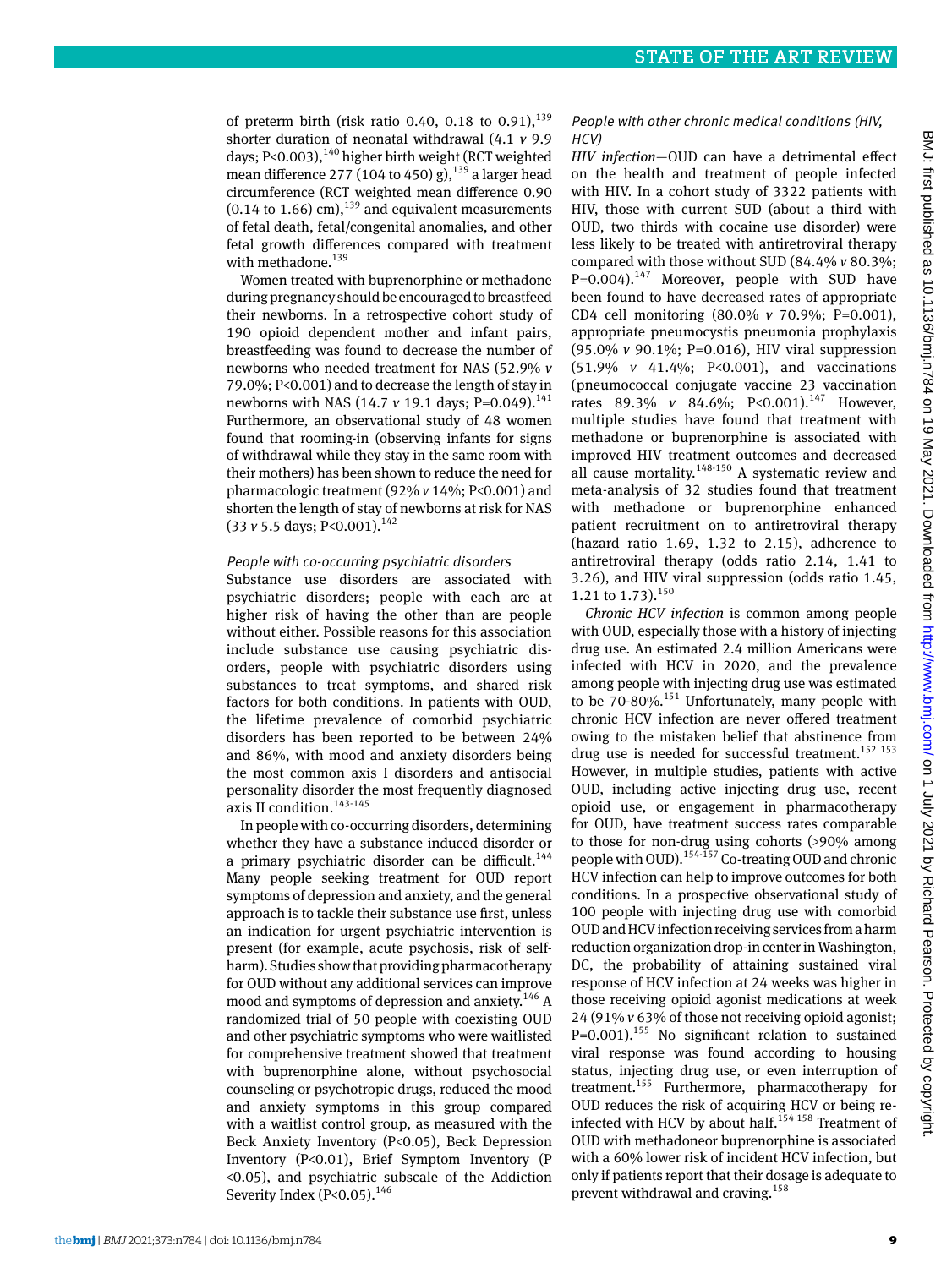#### People with chronic pain

Chronic pain is common and associated with being treated with opioids, sometimes for extended periods of time. A minority of these people will develop OUD; rates vary depending on the population studied and the definitions used, with one review estimating rates of 8-12%.<sup>159</sup>

The diagnosis of OUD among patients with chronic pain who are receiving prescription opioids is complicated by the fact that these patients may be less likely to acknowledge that they have a problem because they perceive their use as therapeutic and may be fearful of being cut off from prescribed medications. As noted earlier, DSM-5 specifies that for people who are treated with opioids, tolerance and withdrawal (two of the 11 criteria) should not be used to diagnose OUD.<sup>24</sup>

In response to the increased prescribing of opioids for chronic pain and harms associated with this, the CDC issued guidelines in 2016, which (among other measures) limited the prescribing and dosage of opioids.160 The guidelines led to forced tapers or discontinuation of opioids, with some reports of harm associated with this practice.<sup>161</sup> In a 2019 response to this, the US Department of Health and Human Services issued a guide on long term opioid dosage reduction or discontinuation, recommending a "thoughtful, deliberative, collaborative and measured" approach and against "abrupt dose reduction or discontinuation."<sup>162</sup>

For people with chronic pain and OUD, as with other people with OUD, opioid agonist therapy with buprenorphine or methadone is generally the best option.163 Buprenorphine is often the easiest to access, and clinicians who are prescribing opioids for chronic pain can switch to prescribing buprenorphine when harms or concerns exist. Some authors have advocated increased use of buprenorphine as an alternative to other opioids for chronic pain, even among people who do not meet criteria for OUD.<sup>164</sup> Of note, some formulations of buprenorphine are specifically approved in the US for pain, and their prescription does not require a waiver.

## When to refer for specialty treatment

Many people with OUD can be successfully treated by primary care clinicians, but some will need more intensive monitoring and support than can be provided in a typical primary care setting. Indications for referral to specialty treatment would include continued use of drugs or alcohol with evidence of harm and deterioration in functioning. Referral should be done in a positive and supportive manner and not as a punitive response. For example, a person with OUD who is receiving buprenorphine and continues to use illicit opioids may do better in a methadone maintenance program; the primary care clinician can help to facilitate this transition but should not simply stop prescribing buprenorphine without careful consideration of the risks to and feasibility for the patient (transportation, schedule, etc).

## **Guidelines**

Multiple guidelines have been developed for treatment of OUD and include guidance on treatment of OUD in outpatient settings. To date, no specific guidelines for treatment of OUD in primary care settings are available, but recommendations for general OUD treatment can be applied to primary care practices. Major guidelines in the US include the ASAM National Practice Guideline for Treatment of Opioid Use Disorder, <sup>64 165</sup> Substance Abuse and Mental Health Services Administration Treatment Improvement Protocol 63: Medications for Opioid Use Disorder,<sup>166</sup> and 2018 Canadian National Guidelines.<sup>167</sup> The ASAM guidelines were updated in 2020 and are the most comprehensive, including sections on screening and diagnosis, both medications and psychosocial treatments, and treatment of special populations, including pregnant women.<sup>165</sup>

All organizations strongly recommend offering patients treatment with the opioid agonist medications buprenorphine and methadone (with extended release naltrexone considered second line), advise against opioid withdrawal treatment, and recommend referring patients to psychosocial treatment on a voluntary basis only (that is, not withholding pharmacotherapy for patients who decline or lack access to psychosocial treatment). The Canadian guidelines are unique in promoting buprenorphine over methadone as first line therapy owing to its superior safety profile.<sup>167</sup>

## **Emerging treatments**

Long acting formulations including weekly and monthly injectable extended release buprenorphine have been recently developed and shown to be effective for treatment of OUD and associated with high patient satisfaction and increased quality of life measures.168-170 Some logistical barriers exist in the US, including cost and the need to obtain the drug from specialty pharmacies. At this time, their place in the treatment continuum is unclear and more research is needed on how best to integrate these promising treatments into primary care setting.

Telemedicine is increasingly being used in primary care settings, with rapid expansion during 2020 due to the covid-19 pandemic. This is a promising area for expansion of access to care in both urban and rural settings. More research is needed for evidence based practices for treatment of OUD by telehealth.

## **Conclusions**

Opioid use disorder is a common, treatable chronic disease that can be managed effectively in primary care settings. Untreated OUD is associated with considerable morbidity and mortality—notably, overdose and infectious complications of injecting drug use. Withdrawal management and medication tapers are not effective and are associated with increased rates of relapse and death. Treatment with pharmacotherapy is the mainstay of OUD treatment, and evidence strongly supports its integration into primary care settings. The strongest evidence is for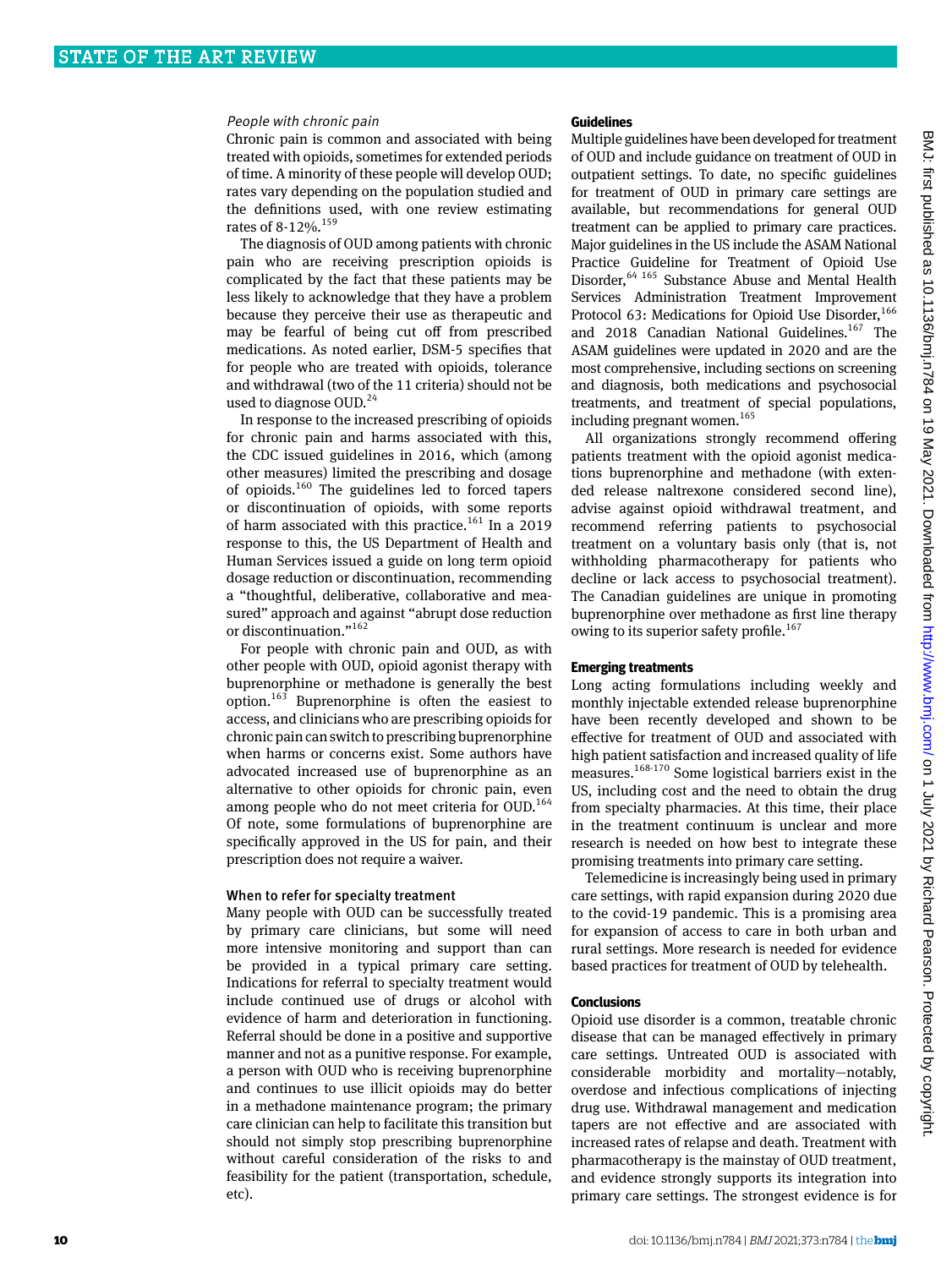the opioid agonists buprenorphine and methadone, with less evidence for the opioid antagonist extended release naltrexone. Treating OUD in primary care settings is cost effective and improves medical outcomes, particularly in patients with HIV and HCV. More research is needed on the role of behavioral interventions in supporting pharmacotherapy. Further work is also needed to promote the integration of OUD treatment into primary care and to overcome regulatory barriers to integrating methadone into primary care treatment in the US.

# PATIENT INVOLVEMENT

Patient DC has had author DR as her primary care physician since 2004, when she started taking buprenorphine for opioid use disorder; she continues to take it today. During this period, she received her nursing degree and has had two children. She was happy to share her experience of opioid use disorder but preferred to remain anonymous. She provided her perspective to the authors (summarized in separate box) and reviewed the manuscript. She had no suggestions for changes.

# PATIENT COMMENTARY

I was a good kid and a good student and I graduated from high school in the top 10% of my class. I had a variety of jobs to support me while I was in college. I got a job in a bar that paid well but the coworkers were drinking, snorting cocaine, and taking opioid pills. This is how I started taking these drugs and became addicted. I first tried to get off drugs by detoxing by myself when I was 22. Then I tried outpatient detox twice, but that did not work. I then went to a three day inpatient detox but started using again after I left. Finally, after my older brother was murdered, I went to the emergency department and told them I was suicidal. I was admitted to a psychiatric unit and was started on methadone and went to a methadone program. I stayed on methadone for about a year and I was able to stay off other drugs.

I decided to try buprenorphine after I got a good job but I would have to take three buses to get to the methadone program and two buses from the program to my job. My counselor at the program told me of a clinic which was close to my house where I could be prescribed buprenorphine, because she saw that I was trying to get off the methadone, but she didn't feel I was ready to be without anything. Being on buprenorphine has changed my life completely. Without it, I would have probably relapsed and be dead. Having it as my safety net and with a great support system, I now have two children with my husband, I am a registered nurse, received my BSN, and bought my own home two years ago. It also has made me a better clinician because I've already been where the patients are, so I know exactly where they're coming from and I can relate to their situation.

Getting treatment in a primary care clinic is convenient and I can also get help with my other medical problems at the same time. This helps with my busy schedule. It also helps maintain my privacy—when I was going to a methadone program every day, other people would see me. This way, I am going to a primary care clinic once a month or every few months and no one knows why I am going there. Also, when I was going to a methadone program, I had to stand in line to be given medication and felt like I was just a number, but at the clinic, I feel I am treated like a person.

# Research questions

- • What interventions can help to increase the provision of pharmacotherapy for opioid use disorder in primary care settings?
- • How do we determine which psychosocial interventions are effective for which patients, and which patients need pharmacotherapy?
- • What are the long term outcomes for patients treated with extended release pharmacotherapies in primary care settings (particularly extended release buprenorphine and naltrexone)?
- • What are optimal ways to integrate patient centered approaches to care into treatment?

Christine Caufeld-Noll did the initial literature search on behalf of authors.

Contributors: MB, RS, and DR all made substantial contributions to the work according to the ICMJE authorship criteria, including literature review, writing of the manuscript, revision of the final manuscript, and final approval of the version to be published. All agree to be accountable for all aspects of work in ensuring that questions related to the accuracy or integrity of any part of the work are appropriately investigated and resolved. MB was the primary author for the pharmacotherapy, harm reduction, and conclusion sections, as well as the tables. DR was the primary author for the introduction, screening, diagnosis, brief treatment, and patient experience sections. RS was the primary author for the pregnancy, medical comorbidities, and psychiatric illness subsections. MB and DR are the guarantors.

Competing interests: We have read and understood the BMJ policy on declaration of interests and declare the following interests: None.

Provenance and peer review: Commissioned; externally peer reviewed.

- 1 Degenhardt L, Hall W. Extent of illicit drug use and dependence, and their contribution to the global burden of disease. *Lancet* 2012;379:55-70. doi:10.1016/S0140-6736(11)61138-0
- 2 Whiteford HA, Degenhardt L, Rehm J, et al. Global burden of disease attributable to mental and substance use disorders: findings from the Global Burden of Disease Study 2010. *Lancet* 2013;382:1575-86. doi:10.1016/S0140-6736(13)61611-6
- Degenhardt L, Peacock A, Colledge S, et al. Global prevalence of injecting drug use and sociodemographic characteristics and prevalence of HIV, HBV, and HCV in people who inject drugs: a multistage systematic review. *Lancet Glob Health* 2017;5:e1192- 207. doi:10.1016/S2214-109X(17)30375-3
- Olfson M, Rossen LM, Wall MM, Houry D, Blanco C. Trends in Intentional and Unintentional Opioid Overdose Deaths in the United States, 2000-2017. *JAMA* 2019;322:2340-2. doi:10.1001/ jama.2019.16566
- 5 Dowell D, Arias E, Kochanek K, et al. Contribution of opioidinvolved poisoning to the change in life expectancy in the United States, 2000-2015. *JAMA* 2017;318:1065-7. doi:10.1001/ jama.2017.9308
- 6 Wilson N, Kariisa M, Seth P, Smith H4th, Davis NL. Drug and Opioid-Involved Overdose Deaths - United States, 2017-2018. *MMWR Morb Mortal Wkly Rep* 2020;69:290-7. doi:10.15585/mmwr. mm6911a4
- 7 Centers for Disease Control, National Center for Health Statistics. National Vital Statistics Rapid Release: Provisional Drug Overdose Death Counts. 2020. [https://www.cdc.gov/nchs/nvss/vsrr/drug](https://www.cdc.gov/nchs/nvss/vsrr/drug-overdose-data.htm)[overdose-data.htm](https://www.cdc.gov/nchs/nvss/vsrr/drug-overdose-data.htm).
- 8 Jones CM, Campopiano M, Baldwin G, McCance-Katz E. National and State Treatment Need and Capacity for Opioid Agonist Medication-Assisted Treatment. *Am J Public Health* 2015;105:e55-63. doi:10.2105/AJPH.2015.302664
- Weisner C, Mertens J, Parthasarathy S, Moore C, Lu Y. Integrating primary medical care with addiction treatment: a randomized controlled trial. *JAMA* 2001;286:1715-23. doi:10.1001/ jama.286.14.1715
- 10 Weiss L, Botsko M, Egan JE, et al. Integrating buprenorphine treatment into HIV clinical care: health and heroin use outcomes at 90-days. XVII International AIDS Conference. 3-8 August 2008, Mexico City, Mexico.
- 11 Edelman EJ, Chantarat T, Caffrey S, et al. The impact of buprenorphine/naloxone treatment on HIV risk behaviors among HIV-infected, opioid-dependent patients[Q to A: Is this OK? I couldn't find the 2012 reference]. *Drug Alcohol Depend* 2014;139:79-85. doi:10.1016/j.drugalcdep.2014.03.006
- 12 Rich KM, Bia J, Altice FL, Feinberg J. Integrated Models of Care for Individuals with Opioid Use Disorder: How Do We Prevent HIV and HCV?*Curr HIV/AIDS Rep* 2018;15:266-75. doi:10.1007/s11904- 018-0396-x
- 13 Fox AD, Masyukova M, Cunningham CO. Optimizing psychosocial support during office-based buprenorphine treatment in primary care: Patients' experiences and preferences. *Subst Abus* 2016;37:70-5. doi:10.1080/08897077.2015.1088496
- 14 Degenhardt L, Charlson F, Ferrari A, et al, GBD 2016 Alcohol and Drug Use Collaborators. The global burden of disease attributable to alcohol and drug use in 195 countries and territories, 1990- 2016: a systematic analysis for the Global Burden of Disease Study 2016. *Lancet Psychiatry* 2018;5:987-1012. doi:10.1016/S2215- 0366(18)30337-7
- 15 Substance Abuse and Mental Health Services Administration. *Key Substance Use and Mental Health Indicators in the United States: Results from the 2018 National Survey on Drug Use and Health.* SAMHSA, 2019.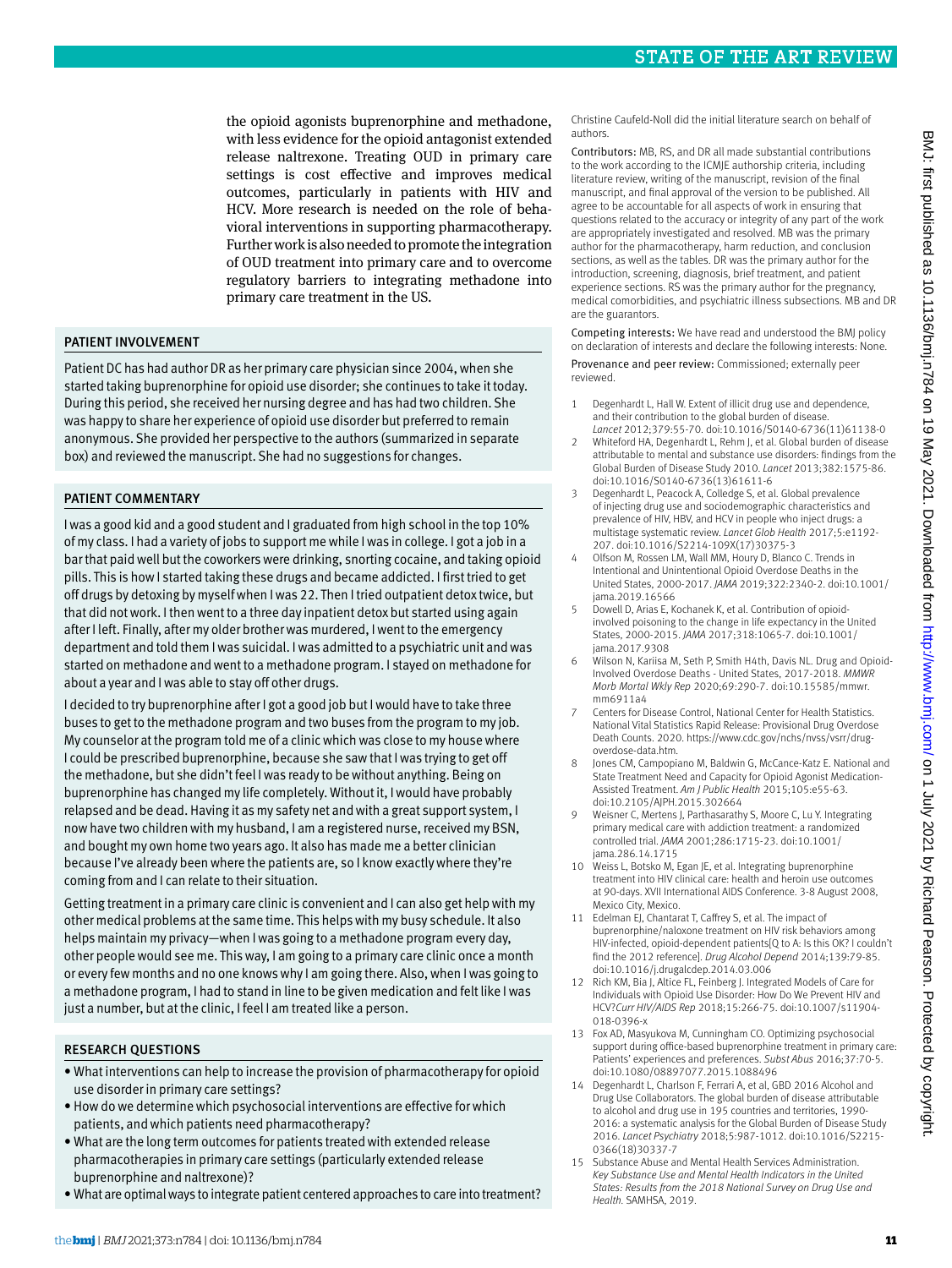- 16 Scholl L, Seth P, Kariisa M, Wilson N, Baldwin G, Drug and Opioid-Involved Overdose Deaths - United States, 2013-2017. *MMWR Morb Mortal Wkly Rep* 2018;67:1419-27. doi:10.15585/mmwr. mm675152e1
- 17 Lagisetty PA, Ross R, Bohnert A, Clay M, Maust DT. Buprenorphine Treatment Divide by Race/Ethnicity and Payment. *JAMA Psychiatry* 2019;76:979-81. doi:10.1001/ amapsychiatry.2019.0876
- 18 Tiet QQ, Leyva YE, Moos RH, Frayne SM, Osterberg L, Smith B. is Screen of Drug Use: Diagnostic Accuracy of a New Brief Tool for Primary Care. *JAMA Intern Med* 2015;175:1371-7. doi:10.1001/ jamainternmed.2015.2438
- 19 Butler SF, Budman SH, Fernandez KC, et al. Development and validation of the Current Opioid Misuse Measure. *Pain* 2007;130:144-56. doi:10.1016/j.pain.2007.01.014
- 20 Knisely JS, Wunsch MJ, Cropsey KL, Campbell ED. Prescription Opioid Misuse Index: a brief questionnaire to assess misuse. *J Subst Abuse Treat* 2008;35:380-6. doi:10.1016/j.jsat.2008.02.001
- Lanier D, Ko S. Screening in Primary Care Settings for Illicit Drug Use: Assessment of Screening Instruments – A Supplemental Evidence Update for the U.S. Preventive Services Task Force. 2008. [https://www.ncbi.nlm.nih.gov/books/NBK43363/pdf/Bookshelf\\_](https://www.ncbi.nlm.nih.gov/books/NBK43363/pdf/Bookshelf_NBK43363.pdf) [NBK43363.pdf.](https://www.ncbi.nlm.nih.gov/books/NBK43363/pdf/Bookshelf_NBK43363.pdf)
- 22 Krist AH, Davidson KW, Mangione CM, et al, US Preventive Services Task Force. Screening for Unhealthy Drug Use: US Preventive Services Task Force Recommendation Statement. *JAMA* 2020;323:2301-9. doi:10.1001/jama.2020.8020
- 23 Patnode CD, Perdue LA, Rushkin M, et al. Screening for Unhealthy Drug Use: Updated Evidence Report and Systematic Review for the US Preventive Services Task Force. *JAMA* 2020;323:2310-28. doi:10.1001/jama.2019.21381
- 24 American Psychological Association. *Diagnostic and Statistical Manual of Mental Disorders.* 5th ed. American Psychiatric Publishing, 2013.
- 25 McAuliffe WE. A randomized controlled trial of recovery training and self-help for opioid addicts in New England and Hong Kong. *J Psychoactive Drugs* 1990;22:197-209. doi:10.1080/02791072.19 90.10472544
- 26 Kaner EF, Beyer FR, Muirhead C, et al. Effectiveness of brief alcohol interventions in primary care populations. *Cochrane Database Syst Rev* 2018;2:CD004148. doi:10.1002/14651858.CD004148.pub4
- 27 Bernstein J, Bernstein E, Tassiopoulos K, Heeren T, Levenson S, Hingson R. Brief motivational intervention at a clinic visit reduces cocaine and heroin use. *Drug Alcohol Depend* 2005;77:49-59. doi:10.1016/j.drugalcdep.2004.07.006
- 28 Roy-Byrne P, Bumgardner K, Krupski A, et al. Brief intervention for problem drug use in safety-net primary care settings: a randomized clinical trial. *JAMA* 2014;312:492-501. doi:10.1001/ jama.2014.7860
- 29 Saitz R, Palfai TPA, Cheng DM, et al. Screening and brief intervention for drug use in primary care: the ASPIRE randomized clinical trial. *JAMA* 2014;312:502-13. doi:10.1001/jama.2014.7862
- 30 Bertholet N, Meli S, Palfai TP, et al. Screening and brief intervention for lower-risk drug use in primary care: A pilot randomized trial. *Drug Alcohol Depend* 2020;213:108001. doi:10.1016/j. drugalcdep.2020.108001
- 31 Timko C, Debenedetti A, Billow R. Intensive referral to 12- Step self-help groups and 6-month substance use disorder outcomes. *Addiction* 2006;101:678-88. doi:10.1111/j.1360- 0443.2006.01391.x
- Reif S, George P, Braude L, et al. Residential treatment for individuals with substance use disorders: assessing the evidence. *Psychiatr Serv* 2014;65:301-12. doi:10.1176/appi.ps.201300242
- 33 Davison JW, Sweeney ML, Bush KR, et al. Outpatient treatment engagement and abstinence rates following inpatient opioid detoxification. *J Addict Dis* 2006;25:27-35. doi:10.1300/ J069v25n04\_03
- 34 Bailey GL, Herman DS, Stein MD. Perceived relapse risk and desire for medication assisted treatment among persons seeking inpatient opiate detoxification. *J Subst Abuse Treat* 2013;45:302-5. doi:10.1016/j.jsat.2013.04.002
- 35 O'Connor PG, Waugh ME, Schottenfeld RS, Diakogiannis IA, Rounsaville BJ. Ambulatory opiate detoxification and primary care: a role for the primary care physician. *J Gen Intern Med* 1992;7:532-4. doi:10.1007/BF02599459
- 36 O'Connor PG, Waugh ME, Carroll KM, Rounsaville BJ, Diagkogiannis IA, Schottenfeld RS. Primary care-based ambulatory opioid detoxification: the results of a clinical trial. *J Gen Intern Med* 1995;10:255-60. doi:10.1007/BF02599882
- 37 Wright NM, Sheard L, Tompkins CN, Adams CE, Allgar VL, Oldham NS. Buprenorphine versus dihydrocodeine for opiate detoxification in primary care: a randomised controlled trial. *BMC Fam Pract* 2007;8:3. doi:10.1186/1471-2296-8-3
- 38 O'Connor PG, Oliveto AH, Shi JM, et al. A pilot study of primary-care-based buprenorphine maintenance for heroin

dependence. *Am J Drug Alcohol Abuse* 1996;22:523-31. doi:10.3109/00952999609001678

- 39 Stein MD, Friedmann PD. Optimizing opioid detoxification: rearranging deck chairs on the Titanic. *J Addict Dis* 2007;26:1-2. doi:10.1300/J069v26n02\_01
- 40 Stein MD, Anderson BJ, Bailey GL. Preferences for Aftercare Among Persons Seeking Short-Term Opioid Detoxification. *J Subst Abuse Treat* 2015;59:99-103. doi:10.1016/j.jsat.2015.07.002
- 41 Mattick RP, Breen C, Kimber J, Davoli M. Buprenorphine maintenance versus placebo or methadone maintenance for opioid dependence. *Cochrane Database Syst Rev* 2014;(2):CD002207. doi:10.1002/14651858.CD002207.pub4
- 42 Mattick RP, Breen C, Kimber J, Davoli M. Methadone maintenance therapy versus no opioid replacement therapy for opioid dependence. *Cochrane Database Syst Rev* 2009;(3):CD002209. doi:10.1002/14651858.CD002209.pub2
- 43 Herget G. Methadone and buprenorphine added to the WHO list of essential medicines. *HIV AIDS Policy Law Rev* 2005;10:23-4.
- Sordo L, Barrio G, Bravo MJ, et al. Mortality risk during and after opioid substitution treatment: systematic review and meta-analysis of cohort studies. *BMJ* 2017;357:j1550. doi:10.1136/bmj.j1550
- 45 Hickman M, Steer C, Tilling K, et al. The impact of buprenorphine and methadone on mortality: a primary care cohort study in the United Kingdom. *Addiction* 2018;113:1461-76. doi:10.1111/ add.14188
- 46 Cornish R, Macleod J, Strang J, Vickerman P, Hickman M. Risk of death during and after opiate substitution treatment in primary care: prospective observational study in UK General Practice Research Database. *BMJ* 2010;341:c5475. doi:10.1136/bmj.c5475
- 47 Dupouy J, Palmaro A, Fatséas M, et al. Mortality associated with time in and out of buprenorphine treatment in french office-based general practice: A 7-year cohort study. *Ann Fam Med* 2017;15:355-8. doi:10.1370/afm.2098
- 48 Coviello DM, Zanis DA, Wesnoski SA, Lynch KG, Drapkin M. Characteristics and 9-month outcomes of discharged methadone maintenance clients. *J Subst Abuse Treat* 2011;40:165-74. doi:10.1016/j.jsat.2010.09.007
- 49 Fatseas M, Auriacombe M. Why buprenorphine is so successful in treating opiate addiction in France. *Curr Psychiatry Rep* 2007;9:358- 64. doi:10.1007/s11920-007-0046-2
- 50 Fareed A, Vayalapalli S, Casarella J, Drexler K. Effect of buprenorphine dose on treatment outcome. *J Addict Dis* 2012;31:8-18. doi:10.108 0/10550887.2011.642758
- 51 Hser YI, Saxon AJ, Huang D, et al. Treatment retention among patients randomized to buprenorphine/naloxone compared to methadone in a multi-site trial. *Addiction* 2014;109:79-87. doi:10.1111/ add.12333
- 52 Correia CJ, Walsh SL, Bigelow GE, Strain EC. Effects associated with double-blind omission of buprenorphine/naloxone over a 98-h period. *Psychopharmacology (Berl)* 2006;189:297-306. doi:10.1007/s00213-006-0571-4
- 53 Clark RE, Baxter JD, Barton BA, Aweh G, O'Connell E, Fisher WH. The impact of prior authorization on buprenorphine dose, relapse rates, and cost for Massachusetts Medicaid beneficiaries with opioid dependence. *Health Serv Res* 2014;49:1964-79. doi:10.1111/1475-6773.12201
- 54 Accurso AJ, Rastegar DA. The Effect of a Payer-Mandated Decrease in Buprenorphine Dose on Aberrant Drug Tests and Treatment Retention Among Patients with Opioid Dependence. *J Subst Abuse Treat* 2016;61:74-9. doi:10.1016/j.jsat.2015.09.004
- 55 Fiellin DA, Schottenfeld RS, Cutter CJ, Moore BA, Barry DT, O'Connor PG. Primary care-based buprenorphine taper vs maintenance therapy for prescription opioid dependence: a randomized clinical trial. *JAMA Intern Med* 2014;174:1947-54. doi:10.1001/ jamainternmed.2014.5302
- 56 Weinstein ZM, Kim HW, Cheng DM, et al. Long-term retention in Office Based Opioid Treatment with buprenorphine. *J Subst Abuse Treat* 2017;74:65-70. doi:10.1016/j.jsat.2016.12.010
- 57 Gibson AE, Doran CM, Bell JR, Ryan A, Lintzeris N. A comparison of buprenorphine treatment in clinic and primary care settings: a randomised trial. *Med J Aust* 2003;179:38-42. doi:10.5694/j.1326-5377.2003.tb05417.x
- 58 Fiellin DA, Moore BA, Sullivan LE, et al. Long-term treatment with buprenorphine/naloxone in primary care: results at 2-5 years. *Am J Addict* 2008;17:116-20. doi:10.1080/10550490701860971
- 59 Gunderson EW, Wang XQ, Fiellin DA, Bryan B, Levin FR. Unobserved versus observed office buprenorphine/naloxone induction: a pilot randomized clinical trial. *Addict Behav* 2010;35:537-40. doi:10.1016/j.addbeh.2010.01.001
- 60 Coe MA, Lofwall MR, Walsh SL. Buprenorphine Pharmacology Review: Update on Transmucosal and Long-acting Formulations. *J Addict Med* 2019;13:93-103. doi:10.1097/ADM.0000000000000457
- 61 Antoine D, Huhn AS, Strain EC, et al. Method for Successfully Inducting Individuals Who Use Illicit Fentanyl Onto Buprenorphine/ Naloxone. *Am J Addict* 2021;30:83-7. doi:10.1111/ajad.13069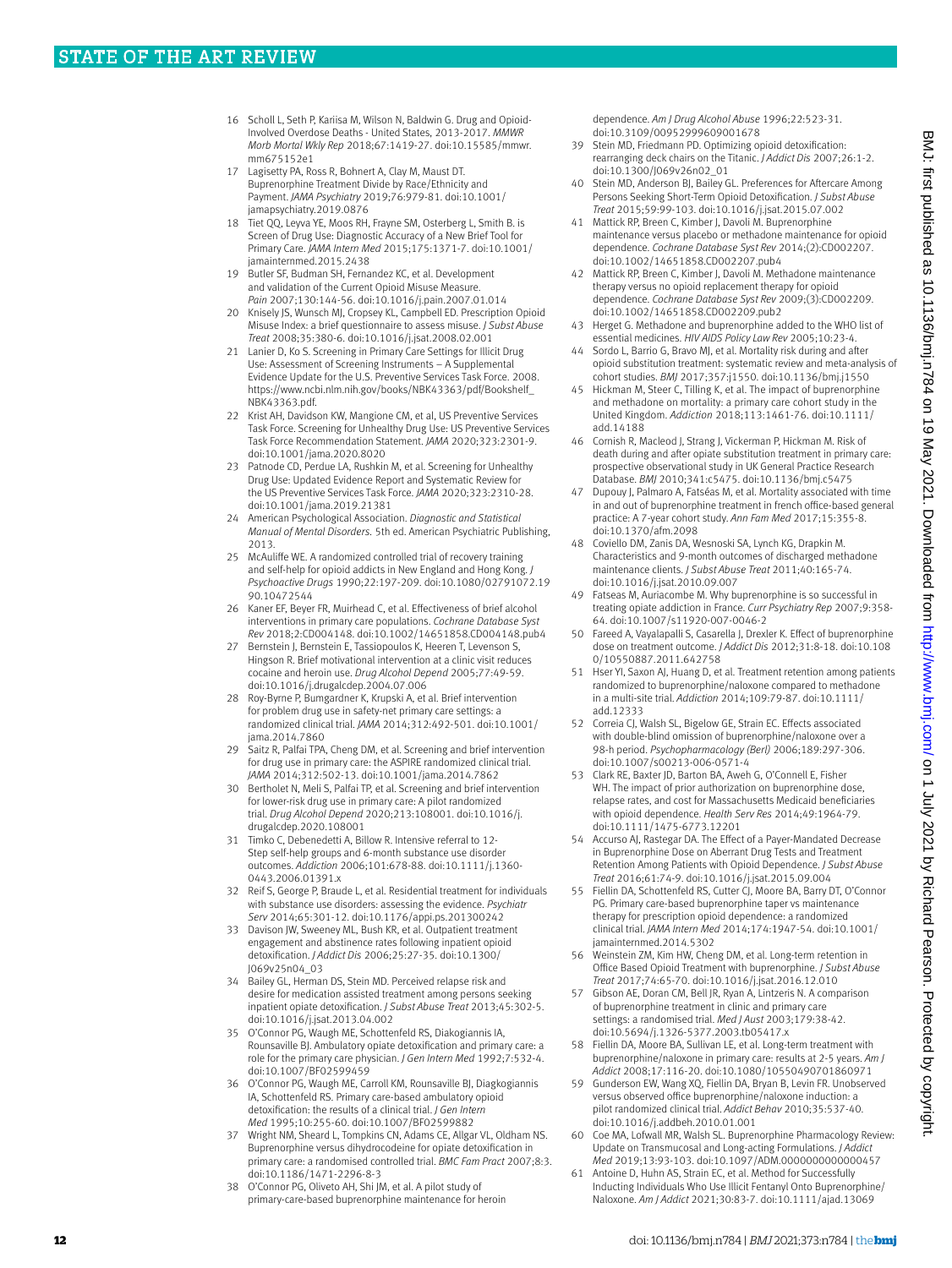- 62 Hämmig R, Kemter A, Strasser J, et al. Use of microdoses for induction of buprenorphine treatment with overlapping full opioid agonist use: the Bernese method. *Subst Abuse Rehabil* 2016;7:99-105. doi:10.2147/SAR.S109919
- 63 Jarvis M, Williams J, Hurford M, et al. Appropriate Use of Drug Testing in Clinical Addiction Medicine. *J Addict Med* 2017;11:163-73. doi:10.1097/ADM.0000000000000323
- Kampman K, Jarvis M. American Society of Addiction Medicine (ASAM) national practice guideline for the use of medications in the treatment of addiction involving opioid use. *J Addict Med* 2015;9:358-67. doi:10.1097/ADM.0000000000000166
- 65 Krawczyk N, Mojtabai R, Stuart EA, et al. Opioid agonist treatment and fatal overdose risk in a state-wide US population receiving opioid use disorder services. *Addiction* 2020;115:1683-94. doi:10.1111/ add.14991
- Haddad MS, Zelenev A, Altice FL. Buprenorphine maintenance treatment retention improves nationally recommended preventive primary care screenings when integrated into urban federally qualified health centers. *J Urban Health* 2015;92:193-213. doi:10.1007/s11524-014-9924-1
- 67 Barry DT, Moore BA, Pantalon MV, et al. Patient satisfaction with primary care office-based buprenorphine/naloxone treatment. *J Gen Intern Med* 2007;22:242-5. doi:10.1007/s11606-006-0050-y
- Hsu Y-J, Marsteller JA, Kachur SG, Fingerhood MI. Integration of Buprenorphine Treatment with Primary Care: Comparative Effectiveness on Retention, Utilization, and Cost. *Popul Health Manag* 2019;22:292-9. doi:10.1089/pop.2018.0163
- 69 Suzuki J, Matthews ML, Brick D, et al. Implementation of a collaborative care management program with buprenorphine in primary care: a comparison between opioid-dependent patients and patients with chronic pain using opioids nonmedically. *J Opioid Manag* 2014;10:159-68. doi:10.5055/jom.2014.0204
- 70 Fox AD, Sohler NL, Starrels JL, Ning Y, Giovanniello A, Cunningham CO. Pain is not associated with worse office-based buprenorphine treatment outcomes. *Subst Abus* 2012;33:361-5. doi:10.1080/088 97077.2011.638734
- Mintzer IL, Eisenberg M, Terra M, MacVane C, Himmelstein DU, Woolhandler S. Treating opioid addiction with buprenorphinenaloxone in community-based primary care settings. *Ann Fam Med* 2007;5:146-50. doi:10.1370/afm.665
- Basu S, Smith-Rohrberg D, Bruce RD, Altice FL. Models for integrating buprenorphine therapy into the primary HIV care setting. *Clin Infect Dis* 2006;42:716-21. doi:10.1086/500200
- 73 Weiss L, Netherland J, Egan JE, et al, BHIVES Collaborative. Integration of buprenorphine/naloxone treatment into HIV clinical care: lessons from the BHIVES collaborative. *J Acquir Immune Defic Syndr* 2011;56(Suppl 1):S68-75. doi:10.1097/ QAI.0b013e31820a8226
- 74 D'Onofrio G, Chawarski MC, O'Connor PG, et al. Emergency Department-Initiated Buprenorphine for Opioid Dependence with Continuation in Primary Care: Outcomes During and After Intervention. *J Gen Intern Med* 2017;32:660-6. doi:10.1007/ s11606-017-3993-2
- 75 Liebschutz JM, Crooks D, Herman D, et al. Buprenorphine treatment for hospitalized, opioid-dependent patients: a randomized clinical trial. *JAMA Intern Med* 2014;174:1369-76. doi:10.1001/ jamainternmed.2014.2556
- 76 Korthuis PT, McCarty D, Weimer M, et al. Primary Care-Based Models for the Treatment of Opioid Use Disorder: A Scoping Review. *Ann Intern Med* 2017;166:268-78. doi:10.7326/M16-2149
- 77 Center for Substance Abuse Treatment. *Substance Abuse Treatment: Group Therapy. Treatment Improvement Protocol (TIP) Series, No. 41.* Substance Abuse and Mental Health Services Administration, 2005.
- 78 Fiellin DA, Moore BA, Sullivan LE, et al. Long-term treatment with buprenorphine/naloxone in primary care: results at 2-5 years. *Am J Addict* 2008;17:116-20. doi:10.1080/10550490701860971
- 79 Soeffing JM, Martin LD, Fingerhood MI, Jasinski DR, Rastegar DA. Buprenorphine maintenance treatment in a primary care setting: outcomes at 1 year. *J Subst Abuse Treat* 2009;37:426-30. doi:10.1016/j.jsat.2009.05.003
- 80 Weinstein ZM, Kim HW, Cheng DM, et al. Long-term retention in Office Based Opioid Treatment with buprenorphine. *J Subst Abuse Treat* 2017;74:65-70. doi:10.1016/j.jsat.2016.12.010
- 81 Altice FL, Bruce RD, Lucas GM, et al, BHIVES Collaborative. HIV treatment outcomes among HIV-infected, opioid-dependent patients receiving buprenorphine/naloxone treatment within HIV clinical care settings: results from a multisite study. *J Acquir Immune Defic Syndr* 2011;56(Suppl 1):S22-32. doi:10.1097/ QAI.0b013e318209751e
- 82 Fiellin DA, Weiss L, Botsko M, et al, BHIVES Collaborative. Drug treatment outcomes among HIV-infected opioid-dependent patients receiving buprenorphine/naloxone. *J Acquir Immune Defic Syndr* 2011;56(Suppl 1):S33-8. doi:10.1097/ QAI.0b013e3182097537
- 83 Alford DP, LaBelle CT, Kretsch N, et al. Collaborative care of opioidaddicted patients in primary care using buprenorphine: five-year experience. *Arch Intern Med* 2011;171:425-31. doi:10.1001/ archinternmed.2010.541
- 84 LaBelle CT, Han SC, Bergeron A, Samet JH. Office-Based Opioid Treatment with Buprenorphine (OBOT-B): Statewide Implementation of the Massachusetts Collaborative Care Model in Community Health Centers. *J Subst Abuse Treat* 2016;60:6-13. doi:10.1016/j. jsat.2015.06.010
- 85 Primary Care Collaborative. Vermont Hub and Spokes Health Homes. 2019. [https://www.pcpcc.org/initiative/vermont-hub-and-spokes](https://www.pcpcc.org/initiative/vermont-hub-and-spokes-health-homes)[health-homes](https://www.pcpcc.org/initiative/vermont-hub-and-spokes-health-homes).
- 86 Project Echo. Behavioral Health and Addiction (BHA). 2021. [https://](https://echo.unm.edu/teleecho-programs/bha) [echo.unm.edu/teleecho-programs/bha](https://echo.unm.edu/teleecho-programs/bha).
- 87 Komaromy M, Duhigg D, Metcalf A, et al. Project ECHO (Extension for Community Healthcare Outcomes): A new model for educating primary care providers about treatment of substance use disorders. *Subst Abus* 2016;37:20-4. doi:10.1080/08897077.2015. 1129388
- 88 Carroll KM, Weiss RD. The role of behavioral interventions in buprenorphine maintenance treatment: A review. *Am J Psychiatry* 2017;174:738-47. doi:10.1176/appi. ajp.2016.16070792
- 89 Weiss RD, Potter JS, Fiellin DA, et al. Adjunctive counseling during brief and extended buprenorphine-naloxone treatment for prescription opioid dependence: a 2-phase randomized controlled trial. *Arch Gen Psychiatry* 2011;68:1238-46. doi:10.1001/ archgenpsychiatry.2011.121
- 90 Fiellin DA, Barry DT, Sullivan LE, et al. A randomized trial of cognitive behavioral therapy in primary care-based buprenorphine. *Am J Med* 2013;126:74.e11-7. doi:10.1016/j.amjmed.2012.07.005
- 91 Ling W, Hillhouse M, Ang A, Jenkins J, Fahey J. Comparison of behavioral treatment conditions in buprenorphine maintenance. *Addiction* 2013;108:1788-98. doi:10.1111/add.12266
- 92 Fiellin DA, Pantalon MV, Chawarski MC, et al. Counseling plus buprenorphine-naloxone maintenance therapy for opioid dependence. *N Engl J Med* 2006;355:365-74. doi:10.1056/ NEJMoa055255
- 93 Bickel WK, Marsch LA, Buchhalter AR, Badger GJ. Computerized behavior therapy for opioid-dependent outpatients: a randomized controlled trial. *Exp Clin Psychopharmacol* 2008;16:132-43. doi:10.1037/1064-1297.16.2.132
- 94 Christensen DR, Landes RD, Jackson L, et al. Adding an Internetdelivered treatment to an efficacious treatment package for opioid dependence. *J Consult Clin Psychol* 2014;82:964-72. doi:10.1037/ a0037496
- 95 Schottenfeld RS, Chawarski MC, Pakes JR, Pantalon MV, Carroll KM, Kosten TR. Methadone versus buprenorphine with contingency management or performance feedback for cocaine and opioid dependence. *Am J Psychiatry* 2005;162:340-9. doi:10.1176/appi. ajp.162.2.340
- 96 Miotto K, Hillhouse M, Donovick R, et al. Comparison of buprenorphine treatment for opioid dependence in 3 settings. *J Addict Med* 2012;6:68-76. doi:10.1097/ADM.0b013e318233d621
- 97 Bloom-Foster J, Mehl-Madrona L. An Ultra-Brief Mindfulness-Based Intervention for Patients in Treatment for Opioid Addiction with Buprenorphine: A Primary Care Feasibility Pilot Study. *J Altern Complement Med* 2020;26:34-43. doi:10.1089/acm.2019.0242
- 98 Dey P, Roaf E, Collins S, Shaw H, Steele R, Donmall M. Randomized controlled trial to assess the effectiveness of a primary health care liaison worker in promoting shared care for opiate users. *J Public Health Med* 2002;24:38-42. doi:10.1093/pubmed/24.1.38
- Dole VP, Nyswander ME. Heroin addiction--a metabolic disease. *Arch Intern Med* 1967;120:19-24. doi:10.1001/ archinte.1967.00300010021004
- 100 Faggiano F, Vigna-Taglianti F, Versino E, Lemma P. Methadone maintenance at different dosages for opioid dependence. *Cochrane Database Syst Rev* 2003;(3):CD002208. doi:10.1002/14651858. CD002208
- 101 Zanis DA, Woody GE. One-year mortality rates following methadone treatment discharge. *Drug Alcohol Depend* 1998;52:257-60. doi:10.1016/S0376-8716(98)00097-0
- 102 Zaller ND, Fu JJ, Bazazi AR, Rich JD. The impact of financial discharge from methadone maintenance therapy on incarceration. *J Opioid Manag* 2010;6:365-70. doi:10.5055/jom.2010.0034
- 103 Fiellin DA, O'Connor PG, Chawarski M, Pakes JP, Pantalon MV, Schottenfeld RS. Methadone maintenance in primary care: a randomized controlled trial. *JAMA* 2001;286:1724-31. doi:10.1001/ jama.286.14.1724
- 104 Carrieri PM, Michel L, Lions C, et al, Methaville Study Group. Methadone induction in primary care for opioid dependence: a pragmatic randomized trial (ANRS Methaville). *PLoS One* 2014;9:e112328. doi:10.1371/journal.pone.0112328
- 105 Gossop M, Stewart D, Browne N, Marsden J. Methadone treatment for opiate dependent patients in general practice and specialist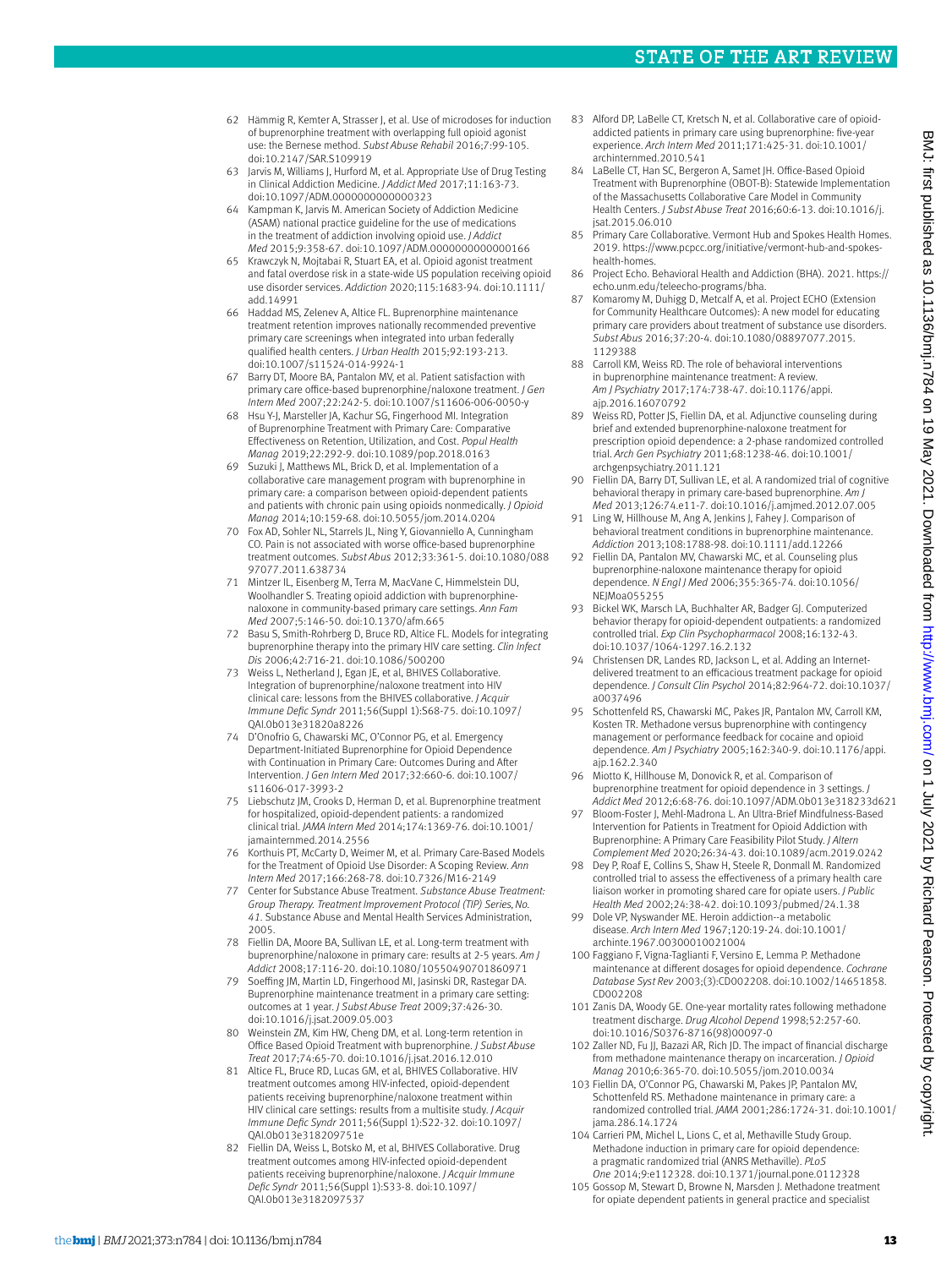clinic settings: Outcomes at 2-year follow-up. *J Subst Abuse Treat* 2003;24:313-21. doi:10.1016/S0740-5472(03)00040-0

- 106 Gossop M, Marsden J, Stewart D, Lehmann P, Strang J. Methadone treatment practices and outcome for opiate addicts treated in drug clinics and in general practice: results from the National Treatment Outcome Research Study. *Br J Gen Pract* 1999;49:31-4.
- 107 Mullen L, Barry J, Long J, et al. A national study of the retention of Irish opiate users in methadone substitution treatment. *Am J Drug Alcohol Abuse* 2012;38:551-8. doi:10.3109/00952990.2012.694516
- 108 Cousins G, Boland F, Courtney B, Barry J, Lyons S, Fahey T. Risk of mortality on and off methadone substitution treatment in primary care: a national cohort study. *Addiction* 2016;111:73-82. doi:10.1111/add.13087
- 109 Cousins G, Boland F, Barry J, et al. J-shaped relationship between supervised methadone consumption and retention in methadone maintenance treatment (MMT) in primary care: National cohort study. *Drug Alcohol Depend* 2017;173:126-31. doi:10.1016/j. drugalcdep.2016.12.009
- 110 Substances Abuse and Mental Health Services Administration. Methadone. 2020. [https://www.samhsa.gov/medication-assisted](https://www.samhsa.gov/medication-assisted-treatment/medications-counseling-related-conditions/methadone)[treatment/medications-counseling-related-conditions/methadone.](https://www.samhsa.gov/medication-assisted-treatment/medications-counseling-related-conditions/methadone)
- 111 Alderks CE. Trends in the Use of Methadone, Buprenorphine, and Extended-Release Naltrexone at Substance Abuse Treatment Facilities: 2003-2015 (Update). In: *The CBHSQ Report.* Substance Abuse and Mental Health Services Administration, 2013.
- 112 McNeely J, Drucker E, Hartel D, Tuchman E. Office-based methadone prescribing: acceptance by inner-city practitioners in New York. *J Urban Health* 2000;77:96-102. doi:10.1007/BF02350965
- 113 Tuchman E, Gregory C, Simson M, Drucker E. Safety, Efficacy, and Feasibility of Office-based Prescribing and Community Pharmacy Dispensing of Methadone. *Addict Disord Their Treat* 2006;5:43-51. doi:10.1097/01.adt.0000210713.80198.d1
- 114 Drucker E, Rice S, Ganse G, Kegley JJ, Bonuck K, Tuchman E. The Lancaster office based opiate treatment program: A case study and prototype for community physicians and pharmacists providing methadone maintenance treatment in the United States. *Addict Disord Their Treat* 2007;6:121-35. doi:10.1097/ ADT.0b013e31802b4ea1
- 115 Brands B, Blake J, Marsh D. Impact of methadone program philosophy changes on early treatment outcomes. *J Addict Dis* 2003;22:19-38. doi:10.1300/J069v22n03\_03
- 116 Caplehorn JR. A comparison of abstinence-oriented and indefinite methadone maintenance treatment. *Int J Addict* 1994;29:1361-75. doi:10.3109/10826089409048714
- 117 Dunlap LJ, Zarkin GA, Orme S, et al. Re-engineering methadone-Costeffectiveness analysis of a patient-centered approach to methadone treatment. *J Subst Abuse Treat* 2018;94:81-90. doi:10.1016/j. jsat.2018.07.014
- 118 Sullivan MA, Bisaga A, Pavlicova M, et al. A randomized trial comparing extended-release injectable suspension and oral naltrexone, both combined with behavioral therapy, for the treatment of opioid use disorder. *Am J Psychiatry* 2019;176:129-37. doi:10.1176/appi.ajp.2018.17070732
- 119 Krupitsky E, Nunes EV, Ling W, Illeperuma A, Gastfriend DR, Silverman BL. Injectable extended-release naltrexone for opioid dependence: a double-blind, placebo-controlled, multicentre randomised trial. *Lancet* 2011;377:1506-13. doi:10.1016/S0140-6736(11)60358-9
- 120 Lee JD, Nunes EVJr, Novo P, et al. Comparative effectiveness of extended-release naltrexone versus buprenorphine-naloxone for opioid relapse prevention (X:BOT): a multicentre, open-label, randomised controlled trial. *Lancet* 2018;391:309-18. doi:10.1016/ S0140-6736(17)32812-X
- 121 Jarvis BP, Holtyn AF, Subramaniam S, et al. Extended-release injectable naltrexone for opioid use disorder: a systematic review. *Addiction* 2018;113:1188-209. doi:10.1111/add.14180
- 122 Morgan JR, Schackman BR, Weinstein ZM, Walley AY, Linas BP. Overdose following initiation of naltrexone and buprenorphine medication treatment for opioid use disorder in a United States commercially insured cohort. *Drug Alcohol Depend* 2019;200:34-9. doi:10.1016/j.drugalcdep.2019.02.031
- 123 Sibai M, Mishlen K, Nunes EV, Levin FR, Mariani JJ, Bisaga A. A weeklong outpatient induction onto XR-naltrexone in patients with opioid use disorder. *Am J Drug Alcohol Abuse* 2020;46:289-96. doi:10.108 0/00952990.2019.1700265
- 124 Sullivan M, Bisaga A, Pavlicova M, et al. Long-acting injectable naltrexone induction: A randomized trial of outpatient opioid detoxification with naltrexone versus buprenorphine. *Am J Psychiatry* 2017;174:459-67. doi:10.1176/appi. ajp.2016.16050548
- 125 Hurley SF, Jolley DJ, Kaldor JM. Effectiveness of needle-exchange programmes for prevention of HIV infection. *Lancet* 1997;349:1797- 800. doi:10.1016/S0140-6736(96)11380-5
- 126 Des Jarlais DC, Marmor M, Paone D, et al. HIV incidence among injecting drug users in New York City syringe-exchange programmes. *Lancet* 1996;348:987-91. doi:10.1016/S0140-6736(96)02536-6
- 127 Turner KME, Hutchinson S, Vickerman P, et al. The impact of needle and syringe provision and opiate substitution therapy on the incidence of hepatitis C virus in injecting drug users: pooling of UK evidence. *Addiction* 2011;106:1978-88. doi:10.1111/j.1360- 0443.2011.03515.x
- 128 Potier C, Laprévote V, Dubois-Arber F, Cottencin O, Rolland B. Supervised injection services: what has been demonstrated? A systematic literature review. *Drug Alcohol Depend* 2014;145:48-68. doi:10.1016/j.drugalcdep.2014.10.012
- 129 Roux P, Le Gall JM, Debrus M, et al. Innovative community-based educational face-to-face intervention to reduce HIV, hepatitis C virus and other blood-borne infectious risks in difficult-to-reach people who inject drugs: results from the ANRS-AERLI intervention study. *Addiction* 2016;111:94-106. doi:10.1111/add.13089
- 130 Goldman JE, Waye KM, Periera KA, Krieger MS, Yedinak JL, Marshall BDL. Perspectives on rapid fentanyl test strips as a harm reduction practice among young adults who use drugs: a qualitative study. *Harm Reduct J* 2019;16:3. doi:10.1186/s12954-018-0276-0
- 131 Behar E, Bagnulo R, Coffin PO. Acceptability and feasibility of naloxone prescribing in primary care settings: A systematic review. *Prev Med* 2018;114:79-87. doi:10.1016/j.ypmed.2018.06.005
- 132 Behar E, Santos GM, Wheeler E, Rowe C, Coffin PO. Brief overdose education is sufficient for naloxone distribution to opioid users. *Drug Alcohol Depend* 2015;148:209-12. doi:10.1016/j. drugalcdep.2014.12.009
- 133 Choopanya K, Martin M, Suntharasamai P, et al, Bangkok Tenofovir Study Group. Antiretroviral prophylaxis for HIV infection in injecting drug users in Bangkok, Thailand (the Bangkok Tenofovir Study): a randomised, double-blind, placebo-controlled phase 3 trial. *Lancet* 2013;381:2083-90. doi:10.1016/S0140-6736(13)61127-7
- 134 Centers for Disease Control and Prevention (CDC). Update to Interim Guidance for Preexposure Prophylaxis (PrEP) for the Prevention of HIV Infection: PrEP for injecting drug users. *MMWR Morb Mortal Wkly Rep* 2013;62:463-5.
- 135 Krans EE, Cochran G, Bogen DL. Caring for Opioid-dependent Pregnant Women: Prenatal and Postpartum Care Considerations. *Clin Obstet Gynecol* 2015;58:370-9. doi:10.1097/ GRF.0000000000000098
- 136 Krans EE, Bobby S, England M, et al. The Pregnancy Recovery Center: A women-centered treatment program for pregnant and postpartum women with opioid use disorder. *Addict Behav* 2018;86:124-9. doi:10.1016/j.addbeh.2018.05.016
- 137 Terplan M, Laird HJ, Hand DJ, et al. Opioid Detoxification During Pregnancy: A Systematic Review. *Obstet Gynecol* 2018;131:803-14. doi:10.1097/AOG.0000000000002562
- 138 Committee Opinion No. Committee Opinion No. 711: Opioid Use and Opioid Use Disorder in Pregnancy. *Obstet Gynecol* 2017;130:e81- 94. doi:10.1097/AOG.0000000000002235
- 139 Schiff DM, Nielsen T, Hoeppner BB, et al. Assessment of Racial and Ethnic Disparities in the Use of Medication to Treat Opioid Use Disorder Among Pregnant Women in Massachusetts. *JAMA Netw Open* 2020;3:e205734. doi:10.1001/ jamanetworkopen.2020.5734
- 140 Jones HE, Kaltenbach K, Heil SH, et al. Neonatal abstinence syndrome after methadone or buprenorphine exposure. *N Engl J Med* 2010;363:2320-31. doi:10.1056/NEJMoa1005359
- 141 Jansson LM, Academy of Breastfeeding Medicine Protocol Committee. ABM clinical protocol #21: Guidelines for breastfeeding and the drugdependent woman. *Breastfeed Med* 2009;4:225-8. doi:10.1089/ bfm.2009.9987
- 142 McKnight S, Coo H, Davies G, et al. Rooming-in for Infants at Risk of Neonatal Abstinence Syndrome. *Am J Perinatol* 2016;33:495-501. doi:10.1055/s-0035-1566295
- 143 Astals M, Domingo-Salvany A, Buenaventura CC, et al. Impact of substance dependence and dual diagnosis on the quality of life of heroin users seeking treatment. *Subst Use Misuse* 2008;43:612-32. doi:10.1080/10826080701204813
- 144 Roncero C, Barral C, Rodríguez-Cintas L, et al. Psychiatric comorbidities in opioid-dependent patients undergoing a replacement therapy programme in Spain: The PROTEUS study. *Psychiatry Res* 2016;243:174-81. doi:10.1016/j. psychres.2016.06.024
- 145 Bizzarri J, Rucci P, Vallotta A, et al. Dual diagnosis and quality of life in patients in treatment for opioid dependence. *Subst Use Misuse* 2005;40:1765-76. doi:10.1080/10826080500260800
- 146 Streck JM, Ochalek TA, Badger GJ, Sigmon SC. Interim buprenorphine treatment during delays to comprehensive treatment: Changes in psychiatric symptoms. *Exp Clin Psychopharmacol* 2018;26:403-9. doi:10.1037/pha0000199
- 147 Korthuis PT, Fiellin DA, McGinnis KA, et al. Unhealthy alcohol and illicit drug use are associated with decreased quality of HIV care. *J Acquir Immune Defic Syndr* 2012;61:171-8. doi:10.1097/ QAI.0b013e31826741aa
- 148 Palepu A, Tyndall MW, Joy R, et al. Antiretroviral adherence and HIV treatment outcomes among HIV/HCV co-infected injection drug